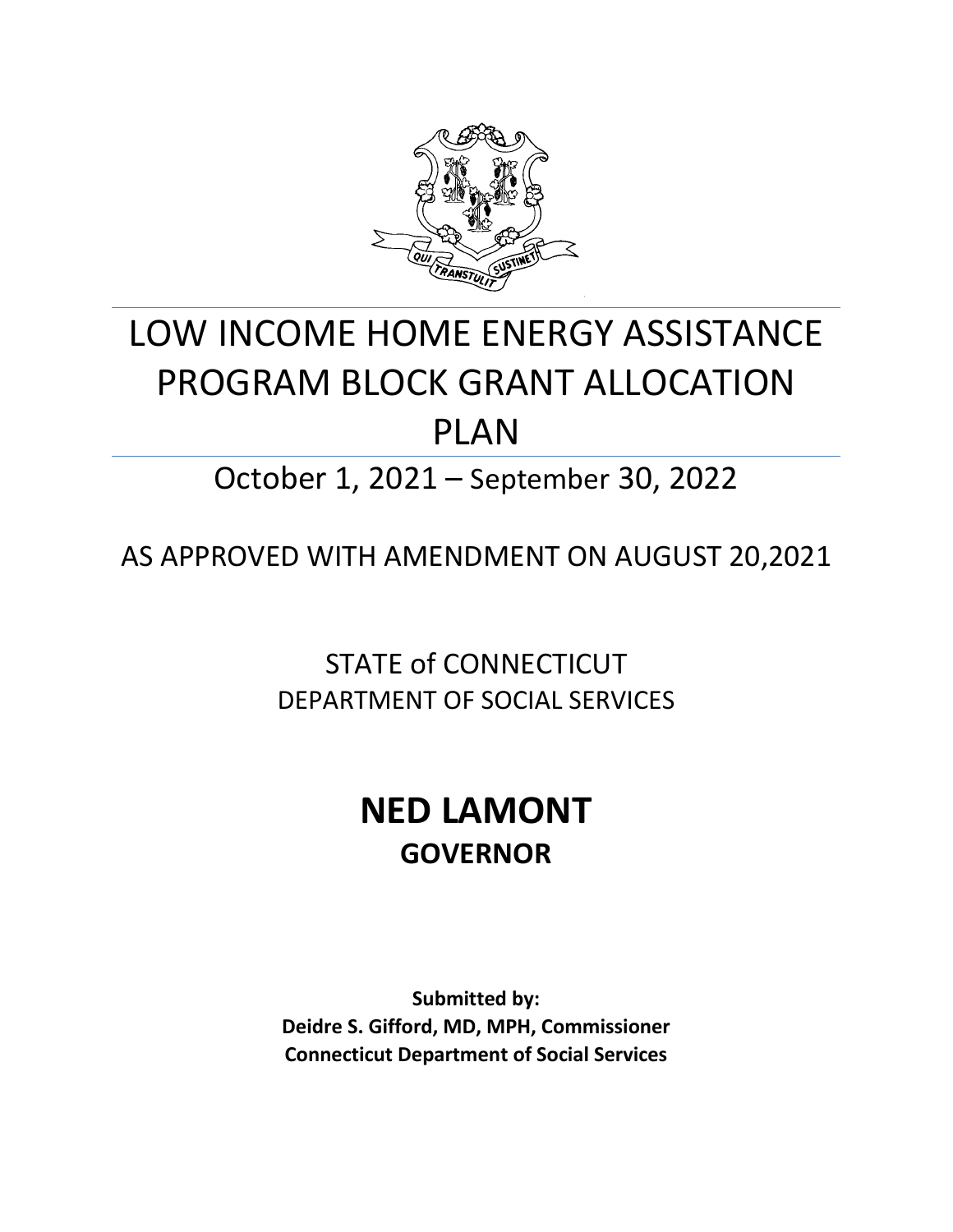#### **TABLE OF CONTENTS**

| I.     | <b>INTRODUCTION</b>              | $\mathbf{1}$   |
|--------|----------------------------------|----------------|
| ΙΙ.    | ADMINISTRATION                   | $\overline{2}$ |
| III.   | PROGRAM DEFINITIONS              | 3              |
| IV.    | <b>INCOME ELIGIBILITY</b>        | 4              |
| V.     | <b>ELIGIBILITY CERTIFICATION</b> | 5              |
| VI.    | PROGRAM INTEGRITY                | $\overline{7}$ |
| VII.   | <b>FRAUD</b>                     | 8              |
| VIII.  | <b>BASIC BENEFIT LEVELS</b>      | 8              |
| IX.    | RENTAL ASSISTANCE BENEFIT LEVELS | 9              |
| Х.     | <b>LIHEAP SNAP BENEFITS</b>      | 10             |
| XI.    | <b>CRISIS ASSISTANCE</b>         | 10             |
| XII.   | SAFETY NET ASSISTANCE            | 10             |
| XIII.  | PROGRAM DATES                    | 11             |
| XIV.   | <b>CONSERVATION SERVICES</b>     | 11             |
| XV.    | ADDITIONAL BENEFITS / SERVICES   | 12             |
| XVI.   | <b>PAYMENTS</b>                  | 13             |
| XVII.  | <b>VENDORS</b>                   | 14             |
| XVIII. | FIXED MARGIN PROGRAM             | 15             |
| XIX.   | <b>INFORMATION AND REFERRAL</b>  | 16             |
| XX.    | <b>ASSURANCE 16 ACTIVITIES</b>   | 17             |
| XXI.   | <b>BUDGET</b>                    | 17             |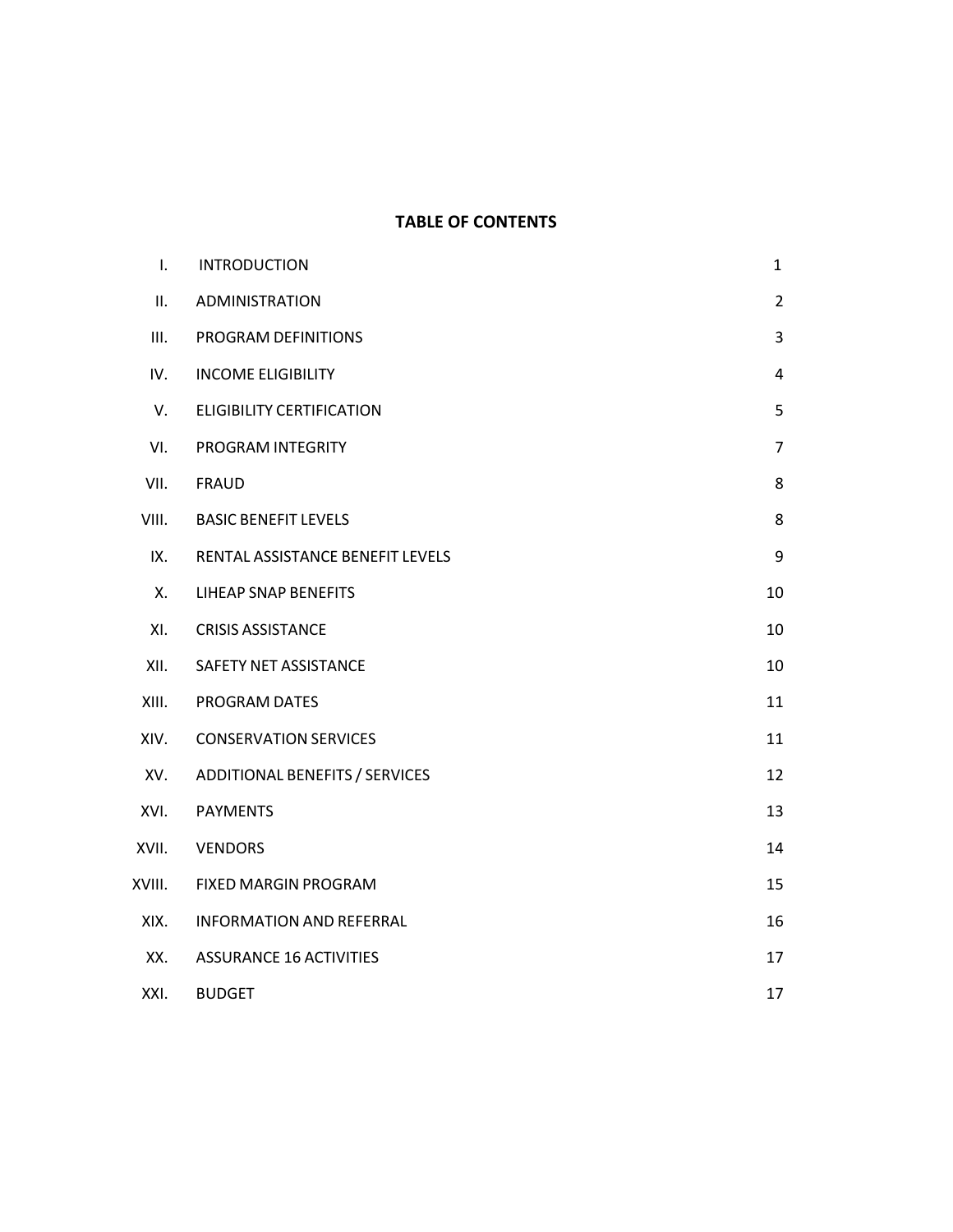### **LOW INCOME HOME ENERGY ASSISTANCE PROGRAM BLOCK GRANT ALLOCATION PLAN For Federal Fiscal Year 2022**

#### **I. INTRODUCTION**

The Connecticut Energy Assistance Program (CEAP) is designed to help offset home energy costs of Connecticut's lower income households, specifically those households whose annual income falls at or below 60 percent of the state median income (\$75,052 for a family of four).

The CEAP is funded by the U.S. Department of Health and Human Services' (HHS) Low Income Home Energy Assistance Program (LIHEAP) Block Grant; however, at the time of the development of this allocation plan, the funding level for Federal Fiscal Year (FFY) 2022 has not been released. The estimated budget used in this allocation plan for the operation of the LIHEAP for FFY 2022 assumes that the program will be level-funded at the FFY 2021 level of \$73 million through Continuing Resolutions and includes an estimated \$3.5 million in FFY 2021 LIHEAP carry-forward funds, \$400,000 in LIHEAP vendor refunds, and \$58 million in American Rescue Plan Act funds for a total budget of \$135 million. This constitutes the Department of Social Services best estimate of funding that may be available under the LIHEAP block grant ("the Plan").

DSS and the Community Action Agencies (CAAs) will work in conjunction with local governments, private human services providers, and the General Assembly's committees of cognizance, to assist Connecticut residents who are CEAP eligible in maximizing potential energy assistance options.

Energy assistance benefits shall include the following:

#### A. HEAT BENEFITS

- 1. Basic Benefit
- 2. Crisis Assistance Benefit
- 3. Safety Net Assistance Benefit

#### B. RENTAL ASSISTANCE BENEFITS

Benefits available through the CEAP vary to reflect need, cost, and/or energy burden. The FFY 2022 Plan is designed to provide the highest level of assistance to those households who have the lowest incomes and the highest energy needs in relation to income, considering household size and vulnerability.

The provision of assistance under CEAP is subject to the availability of funds. If funds provided for payments under the Plan are determined by the state to be in danger of exhaustion prior to the scheduled program end date, the state reserves the right to close the program or portions of the program. If federal funding is provided in an amount higher or lower than the level assumed under the Plan, program services and benefits may be adjusted.

The Plan provides a framework for overall program operation. DSS will develop and implement policies and procedures to further define the rules of operation.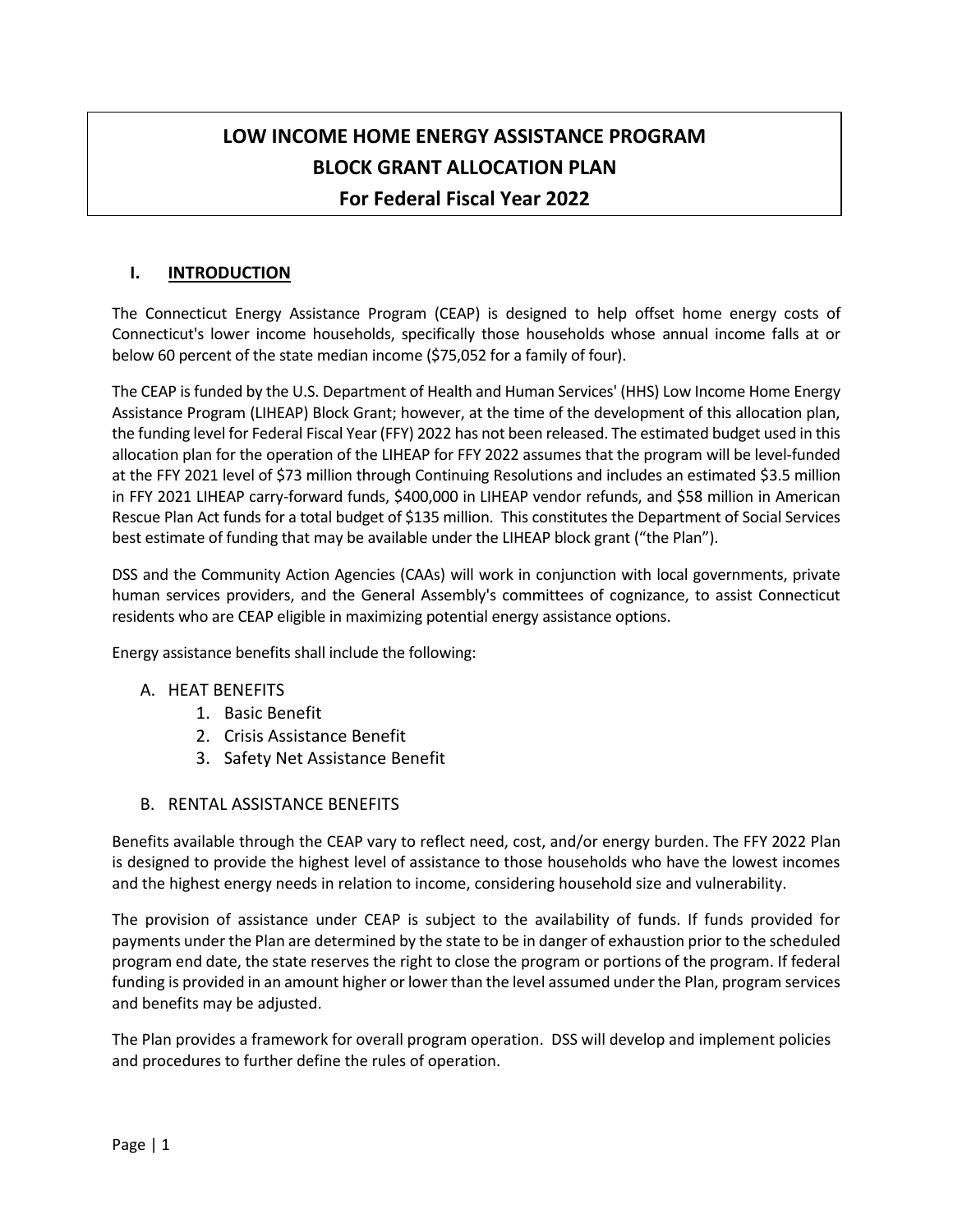#### **II. ADMINISTRATION**

The Department of Social Services' responsibilities in the administration of the CEAP are to:

- A. Prepare and submit the LIHEAP Allocation Plan to the Governor and, following legislative approval, submit the Plan to the federal government.
- B. Compile and submit any program reports required under state and federal law to the appropriate bodies.
- C. Act as grantee agency for the state for all LIHEAP funds.
- D. Ensure coordination of the CEAP with other energy and conservation assistance programs offered by the state and other public or private entities.
- E. Contract with Community Action Agencies (CAAs) or any other non-profit or for-profit entities to provide standardized services to all eligible households; including those households receiving assistance from DSS programs, and to process applications from any such households wishing to apply for benefits.
- F. Execute agreements with energy vendors to ensure program standardization and provide current lists of eligible vendors to DSS contractors.
- G. Ensure vendors are paid no later than thirty (30) business days after the CAA's receipt of an authorized fuel slip or invoice for payment from the vendor.
- H. Provide CAAs with lists of households whose Temporary Family Assistance benefits are being discontinued as a result of time limitations.
- I. Provide informational materials to inform clients in writing of other energy and conservation related programs administered or funded by the state.
- J. Complete weekly and quarterly fiscal and program activity reports.
- K. Allocate personnel resources necessary to provide reasonable protection against client or vendor fraud, develop anti-fraud strategies designed to strengthen program integrity, maintain a fraud referral method for reporting suspected program abuse and investigate all reported claims of suspected program abuse.
- L. Track carry-forward funds from the 2020/2021 program year.
- M. Develop an estimated budget of total expenditures for the program year, and for DSS and each contracting agency, a line-item budget of administrative expenditures for CEAP. The budget shall be based on the release of the block grant funding level or if the release is delayed, using the assumption that the block grant will be level-funded at the prior program year.
- N. Provide CAAs with the daily price per gallon for home heating oil purchased under the CEAP.
- O. Track the number of gallons of home heating oil purchased under the CEAP. Track the average fixed margin price, the average retail price, and savings per gallon for heating oil.
- P. Monitor the performance of the CAAs and program vendors in delivering services and in reporting to DSS.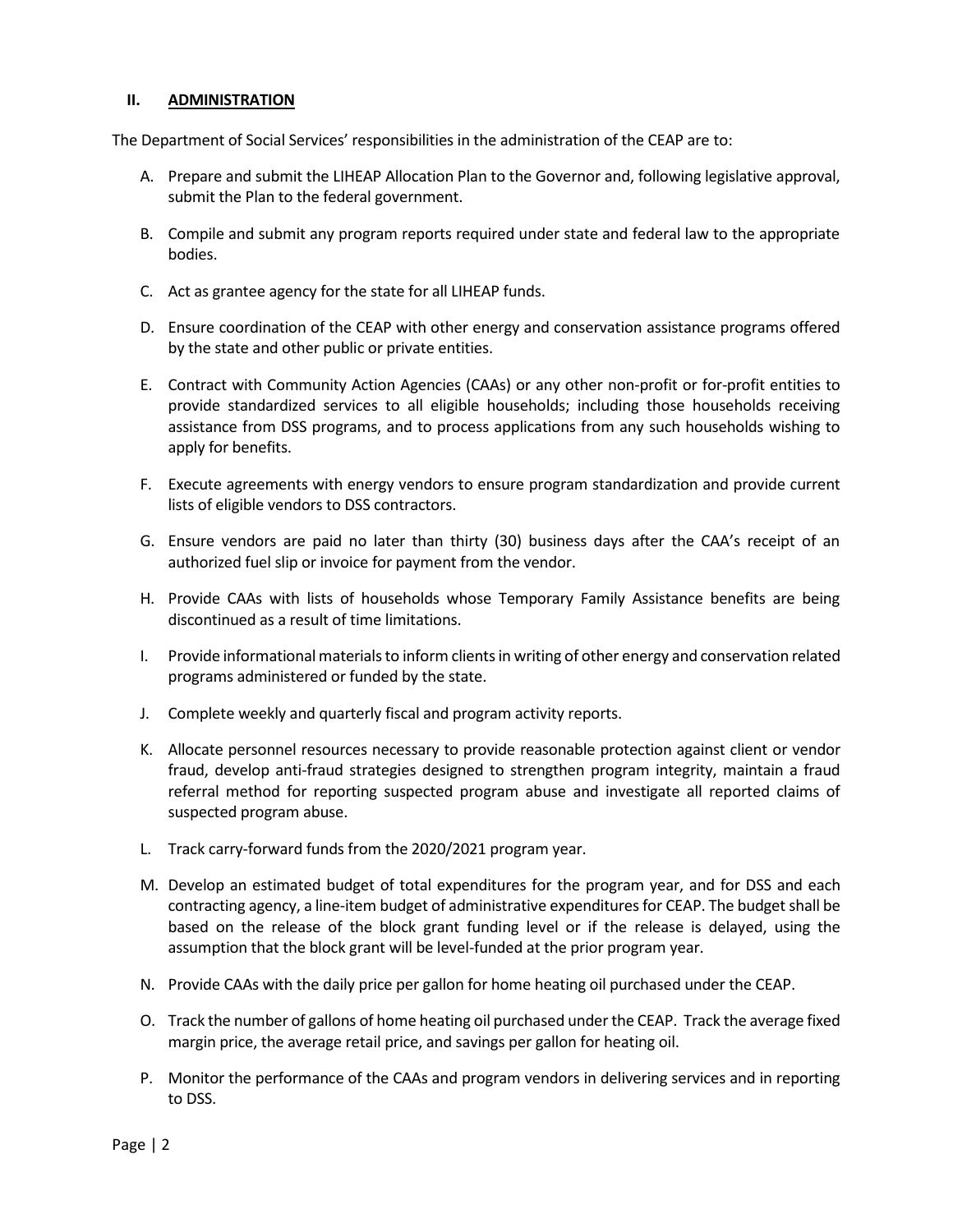- Q. Provide standard application forms and format for all energy programs administered by the Department. The application form shall include a statement that non-qualified aliens are not eligible for energy assistance benefits (other household members who are either qualified aliens or citizens may be eligible for energy assistance benefits).
- R. Maintain a system to verify recipients' Social Security Numbers as part of the ongoing effort to maximize program integrity.

#### **III. PROGRAM DEFINITIONS**

For the purposes of the Plan the following terms are defined:

*Boarders* - Persons whose meals are included in their rent. Boarders are not eligible to receive CEAP benefits.

*Categorical Eligibility* – A determination that a household is eligible for LIHEAP assistance based on eligibility and enrollment in another means-tested program including: Temporary Assistance for Needy Families (TANF), the Supplemental Nutrition Assistance Program (SNAP), Refugee Cash Assistance, or Supplemental Security Income (SSI). If a household is determined categorically eligible, intake staff do not need to repeat the income test for purposes of qualifying for LIHEAP assistance.

*Dwelling Unit* – Any residential property, (i.e., apartment, house, or stationary mobile home) in which the occupants have exclusive kitchen facilities. It does not include commercial property, accommodations that have not been issued a certificate of occupancy or accommodations that are not listed as residential units in the tax assessor's records for the municipality where such accommodations are located.

*Energy Burden* – The percentage of household income spent on home energy costs.

*Household* - Any individual or group of individuals who: are living together in a dwelling unit; or who purchase residential energy in common; or who make payments for such energy in the form of rent. Persons renting a room(s) within a dwelling unit are considered to be household members. Households do not include individuals who are boarders in rooming houses, who reside at an institution of higher learning, are incarcerated, or are foster children or foster adults.

*Income/Means of Support* - Gross salaries/wages, tips, pensions, dividends, annuity distributions, interest, gross rental income, estate or trust income, royalties, social security and veterans' benefits (excluding Aid and Attendance pension benefits), unemployment compensation, workers' compensation, monetary and non-monetary contributions from friends and relatives, alimony, child support, lottery winnings, selfemployment income, and governmental assistance not otherwise excluded as income.

*Life-tenant –* A person entitled by law to occupy a property or dwelling for the duration of his/her life and who is responsible for maintaining the property.

*Life-Threatening Situation* - Any situation in which an eligible household is unable to secure primary deliverable heating fuel and is without (or within one week of) being without heating fuel.

*Non-Qualified Aliens* – Individual(s) who are in this country illegally and individual(s) who are here legally but temporarily, on student, tourist, or work visas.

*Primary Source of Heat* – The principal fuel source used by a household to heat its dwelling unit.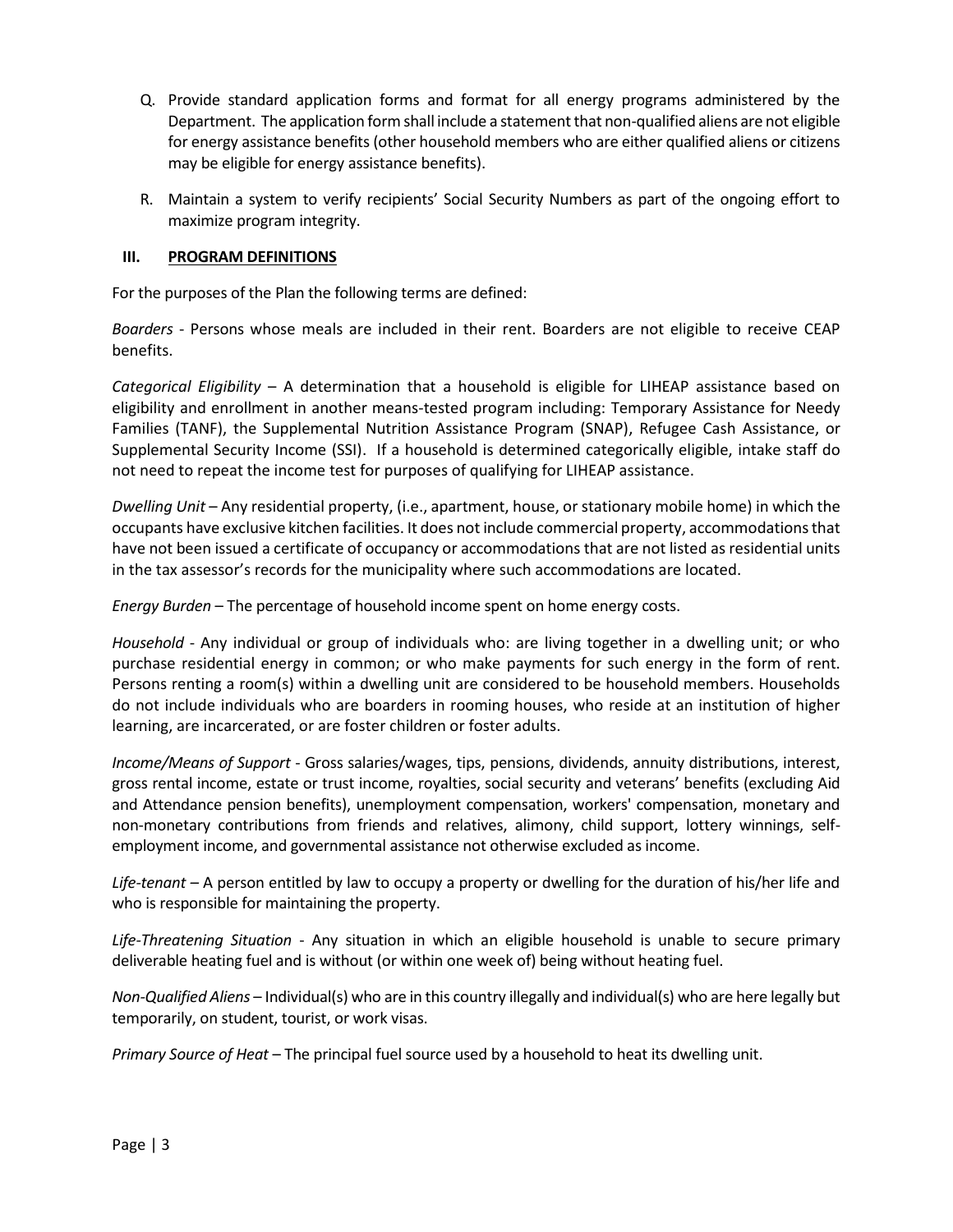*Rental Assistance Households* – Households which do not make direct vendor payments for their primary source of heat. Such households include owners of dwelling units where the primary source of heat is not individually metered and is not separately billed to the household by a vendor.

*Retail Price* – The price charged by a vendor for services or product, exclusive of any discounts, delivered or provided to similarly situated, non-CEAP households.

*Refugee Cash Assistance* – DSS administered federal funds related to the resettlement of refugees, assigned by the U.S. State Department to local affiliates of national voluntary resettlement agencies in Connecticut.

*State Supplement to the Aged, Blind and Disabled Program (State Supp) –* a state-funded program that provides a cash assistance benefit to individuals who receive SSI or other income necessary to pay for basic living expenses.

*Supplemental Security Income (SSI*) – A federal income supplement program designed to help aged, blind, and disabled people, who have little or no income; and it provides cash to meet basic needs for food, clothing, and shelter.

*Supplemental Nutrition Assistance Program (SNAP)* – A federally funded program administered by the U.S. Department of Agriculture and DSS that provides nutrition benefits to supplement the food budget of needy families so they can purchase healthy food and move towards self-sufficiency.

*Temporary Assistance for Needy Families(TANF)* – A federal block grant administered by the Office of Family Assistance (OFA) in ACF/HHS (Administration of Children and families within the US Department of Health and Human Services) and DSS to help low-income families with children achieve economic self-sufficiency.

*Temporary Family Assistance (TFA)* – The state's cash assistance program for families funded through TANF.

*Vendors* – Persons or companies that provide a source of heat to dwelling units in legally measured amounts supported by proper documentation.

*Vulnerable Household* – Any household in which one or more members is either elderly (defined as 60 years of age or older), disabled or under the age of six.

#### **IV. INCOME ELIGIBILITY**

- A. Any household which makes direct to vendor payments for heat and in which a household member is participating in one or more of the following programs is considered "categorically eligible" and will automatically be considered income eligible for energy assistance at a benefit level not less than that provided for households with income between 0% - 150% of the federal poverty guidelines (FPG):
	- 1. Temporary Family Assistance (TFA)
	- 2. State Supplement to the Aged, Blind and Disabled (State Supp)
	- 3. Refugee Cash Assistance Program
	- 4. Supplemental Nutrition Assistance Program (SNAP)
	- 5. Supplemental Security Income (SSI)

Although categorically eligible, they must meet all other eligibility requirements to receive benefits.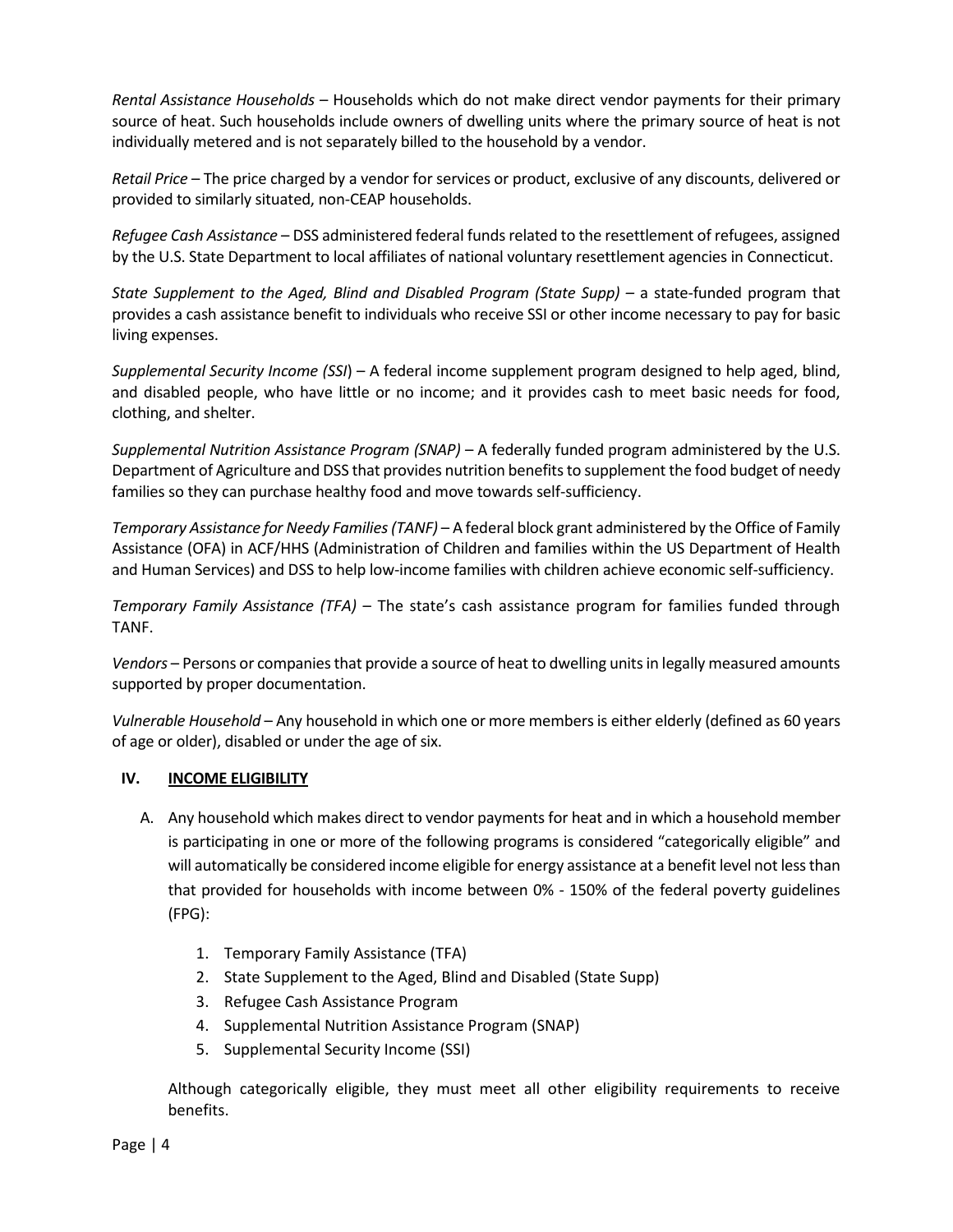#### 150 PERCENT OF THE 2021 FEDERAL POVERTY GUIDELINES

| Household Size |  |  |  |                                                                                   |          |
|----------------|--|--|--|-----------------------------------------------------------------------------------|----------|
| Annual Income  |  |  |  | $$19,320$   $$26,130$   $$32,940$   $$39,750$   $$46,560$   $$53,370$   $$60,180$ | \$66,990 |

(For households with more than eight members, add \$6,810 for each additional member.)

B. With the exception of categorically eligible households described under Section IV A above, CEAP benefits are available to eligible households with incomes at or below 60% of the State Median Income.

#### 60 PERCENT OF STATE MEDIAN INCOME GUIDELINES

| Household Size |  |  |  |                                                                                         |  |
|----------------|--|--|--|-----------------------------------------------------------------------------------------|--|
| Annual Income  |  |  |  | \$39,027   \$51,035   \$63,044   \$75,052   \$87,060   \$99,069   \$101,320   \$103,572 |  |

#### **V. ELIGIBILITY CERTIFICATION**

A. Basic Eligibility Criteria for Categorically Eligible Households

All households that are categorically eligible as described in section IV; subsection A must apply in order to receive CEAP benefits. Categorically eligible households are deemed to have met all income eligibility and income verification requirements based on their enrollment in the DSS programs cited in section IV. A. and are considered verified based on the enrollment in the DSS program.

Categorically eligible households who receive TFA, State Supp, Refugee Cash Assistance, or SSI shall be determined income eligible at the Level 1 benefit amount, and categorically eligible households who only receive SNAP shall be determined income eligible at the Level 2 benefit amount but must meet all other program requirements in order to receive CEAP benefits.

Households deemed categorically eligible based on their receipt of SNAP can receive higher benefit levels based on verification of income that meets the requirements of Level 1.

- B. Basic Eligibility Criteria for All Other Eligible Households
	- 1. Income Documentation

All other households will be required to document their income for the four weeks prior to the date of application, which is then annualized. Households shall have the option of documenting income for the previous fifty-two weeks prior to the date of application if that more accurately reflects their annual gross income. Households receiving income from selfemployment are required to complete a Self-Employment Worksheet, detailing income for the previous six or twelve calendar months.

2. Energy Burden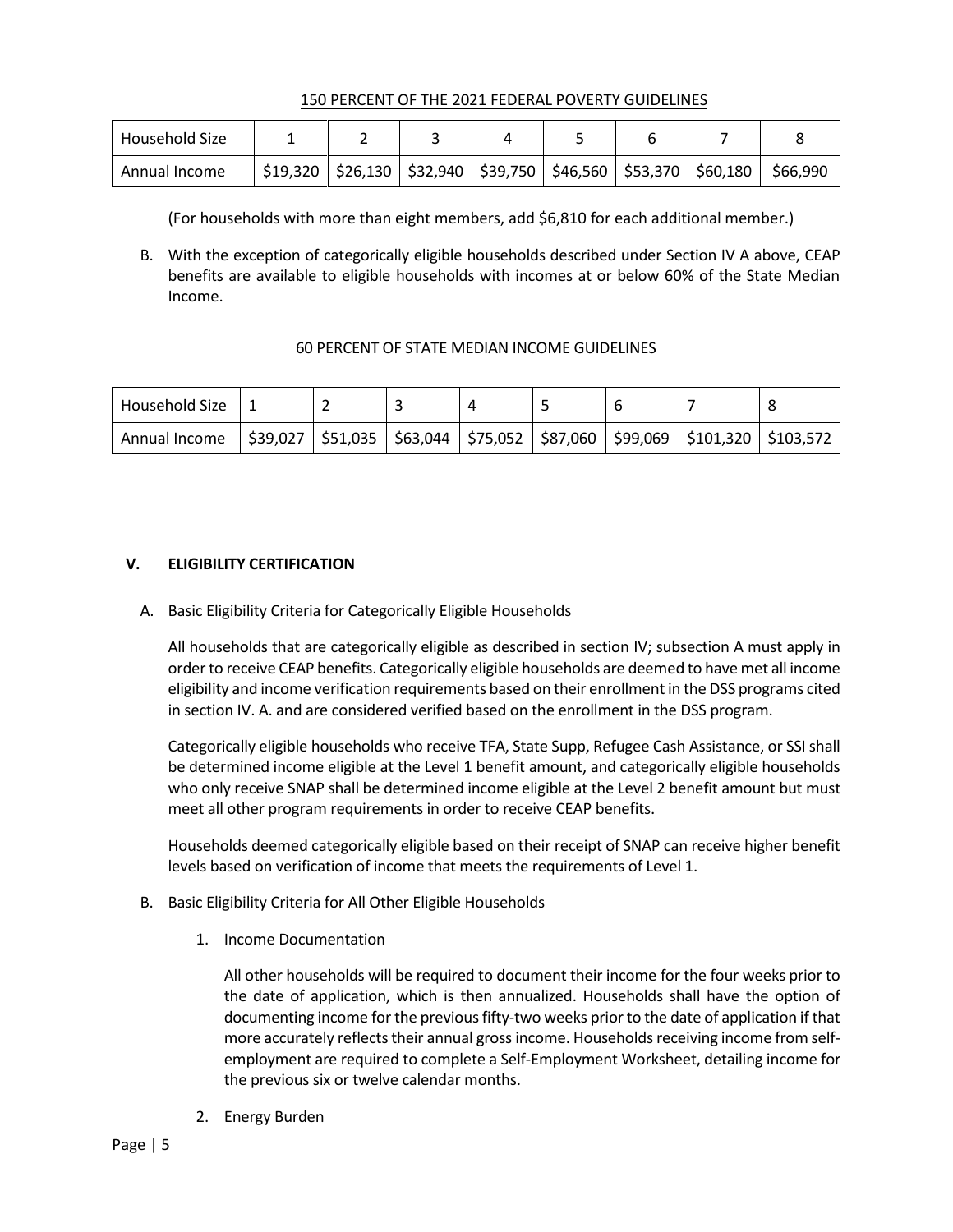At the time of application, each household that makes direct-to-vendor payments for their heat are required to submit a current copy of their electric utility bill, regardless of the household's primary heating source. This information will be used to determine a household's energy burden.

Applicants may apply for energy assistance in person at their local CAA or intake site, or may download the energy application from the DSS website or request one from their local CAA and mail the completed application, with all required supporting documentation, to their local CAA. In the event that a fully online application process approved by DSS is developed and made available during the program year, applicants may use this online application process to apply for assistance. In-person applications are taken in confidential settings to the maximum extent practicable. With the exception of households determined to be categorically eligible, regardless of the application method, documentation of income must be verifiable, or supported by affidavits, and households are required to fully comply with all reasonable requests for assistance in verifying documentation. The state, through its agents or grantees, reserves the right to investigate and verify the income of households in order to protect the integrity of its programs.

In order to achieve increased administrative simplicity and reduce the procedural burden on applicants, as demonstrated during the pandemic, the state will not require households to meet a liquid asset test in order to qualify for benefits. A review of the liquid asset test for 15 months straddling the FFY20 and FFY21 program years showed a mere 369 households denied for being over assets – yet tens of thousands of households were required to provide asset information in order to have their eligibility determined. Eliminating the liquid asset test facilitated a dramatic increase in categorical eligibility that allowed the state to significantly streamline operations and expand access to eligible households entirely within standard program funding levels. The state will continue to monitor and track the impact of this change to ensure the program continues to meet its core objectives and is sustainable in the future.

C. Households Claiming No Income

Households claiming no income in the four weeks prior to the application date must sign and submit an affidavit declaring their means of support for that period. The affidavit is required to include authorization to allow the state, through its agents or grantees, to verify all income and the financial status of the household.

D. Household "52-week" Option

Any household has the option of having an eligibility determination based on income from all household members for the fifty-two (52) weeks prior to the date of application if that presents a more accurate reflection of the household's annual income.

E. Temporary Family Assistance (TFA) Disqualified Household

Households whose TFA benefits have expired as a result of established time limitations will be contacted directly by the CAA to encourage their participation in the energy assistance programs.

F. Prioritized Services

Households that:

• Heat with a deliverable fuel;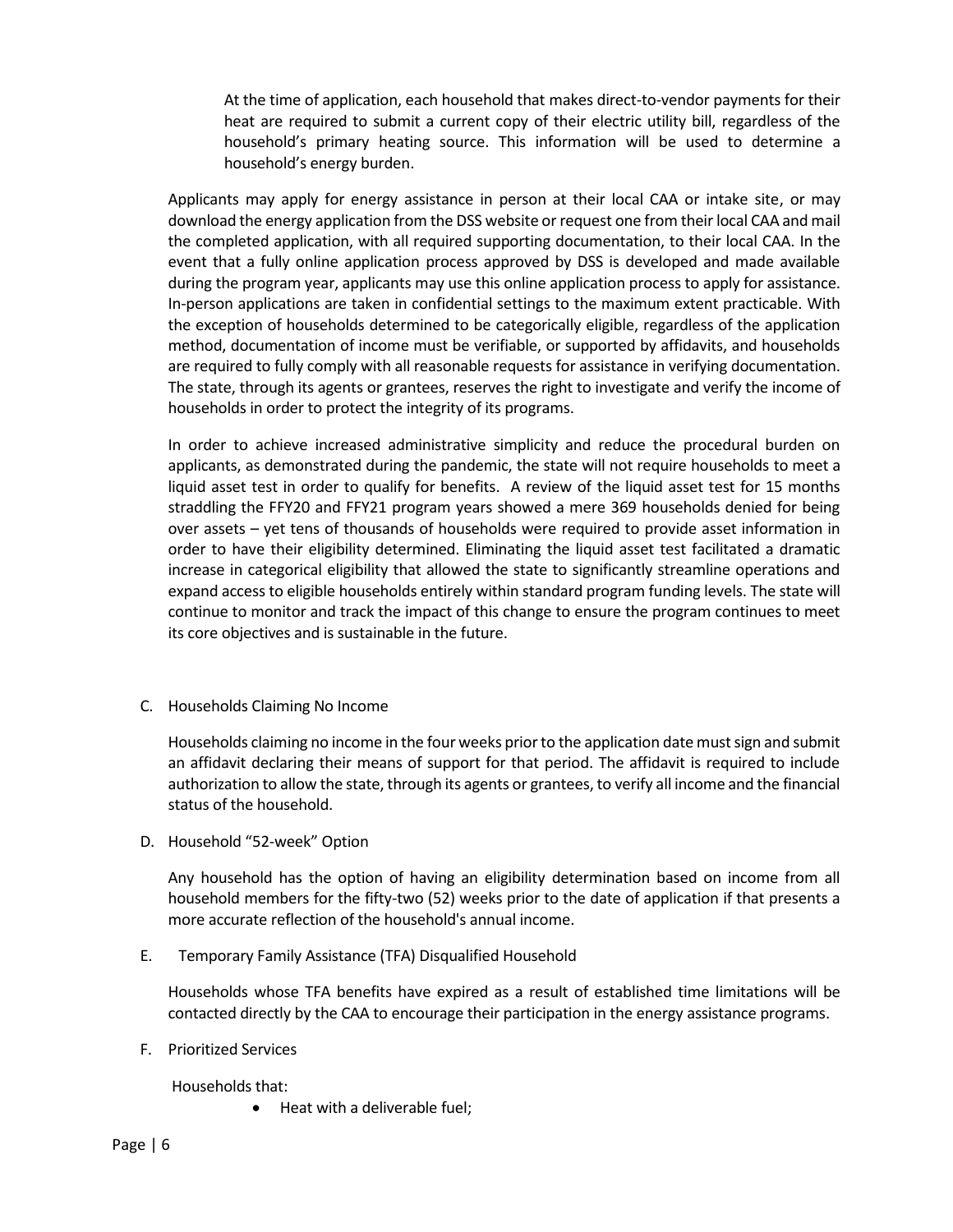- Are without heating fuel or are within one week of being without heating fuel; and
- Submit a completed application during the program period in which fuel deliveries may be authorized,

shall receive "prioritized services".

Prioritized services include processing of completed applications in twenty-four (24) hours, or on the next business day, in order to determine eligibility. A deliverable fuel heated household that is determined eligible under these circumstances shall receive a fuel delivery authorization no later than eighteen (18) hours after the household has been determined eligible.

G. Notification of Appeals

The CAA shall perform the eligibility determination process and provide a written notice of the results of such determination to the household within forty-five (45) calendar days, excluding state designated holidays.

If a household does not agree with the CAA's eligibility determination or receives notification of eligibility/ineligibility within the time specified above, the household has the right to request a desk review with the CAA. If the household is dissatisfied with the results of the desk review, the household has the right to request a Fair Hearing with the Department of Social Services. At the time of application, all households receive written notification of their rights and obligations, including the procedures for requesting a desk review or fair hearing. The decision made by DSS shall be deemed final.

H. Social Security Numbers

Social Security Numbers provided by the applicant for all household members will be entered in the Social Security Number fields. Except as noted below, Social Security Numbers are required for all household members.

Exceptions are made for applicants and/or household members who have either:

- Applied for, but not yet received a Social Security Number; or,
- Are not required to have a Social Security Number (includes battered spouses and victims of human trafficking).
- I. Non-Qualified Aliens

Non-qualified aliens are not eligible for CEAP benefits. However, other household members who are either qualified aliens or citizens may be eligible for CEAP benefits.

J. Households with Non-Qualified Aliens

Non-qualified aliens shall not be included as part of the household when determining eligibility for CEAP benefits; however, income from non-qualified aliens are required to be included when determining eligibility for CEAP benefits.

#### **VI. PROGRAM INTEGRITY**

Social Security Numbers are collected by the CAAs for all CEAP applicants and household members, except those identified in Section V. subsection I. The CAAs through the automated Social Security Number data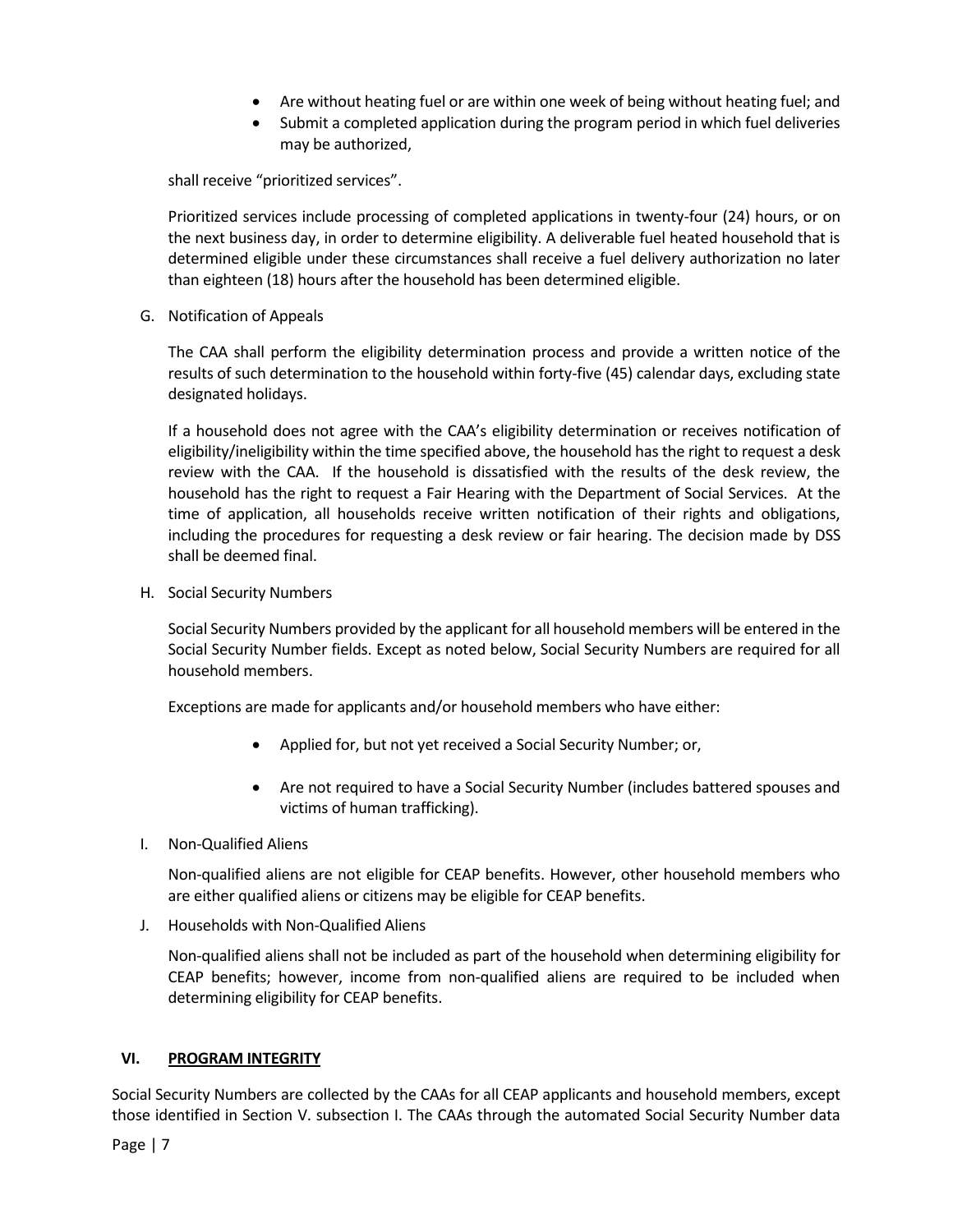transfer system implemented by DSS, will electronically transmit the Social Security Numbers of all applicants and household members requesting benefits through CEAP.

As part of the ongoing effort to ensure that CEAP benefits are only provided to eligible households, the CAAs administering CEAP will continue to have inquiry access to the Department's ImpaCT system. This access enables participating CAAs to confirm the identity of those applicants and household members who are currently or have previously received assistance through various DSS administered programs, including but not limited to: Temporary Family Assistance, Supplemental Nutrition Assistance Program (SNAP), Refugee Cash Assistance Program and State Supplement to the Aged, Blind and Disabled. This access provides a valuable resource to the participating CAAs aiding with issues concerning household composition, address, and income.

In order to further support program integrity and facilitate the enrollment of qualifying individuals, DSS and the CAAs will match pending application information against DSS enrollment files as a means to qualify individuals. DSS programs that confer categorical eligibility for CEAP require adherence to income verification policies comparable to or more demanding than those required for CEAP.

In an effort to ensure the authenticity of vendors, all heating oil and propane vendors wishing to participate in the CEAP must provide DSS and/or the participating CAAs with verification that they have registered with the Department of Consumer Protection (DCP) in accordance with section 16a-23m of the Connecticut General Statutes.

#### **VII. FRAUD**

Persons who, following the completion of due process procedures defined in the agency regulations, are found to have misrepresented their circumstances when applying for energy assistance are subject to prosecution and/or recoupments of benefits provided, and are ineligible to receive services during the remainder of the current program year. In addition, said households are prohibited from participation for a period of two program years subsequent to the year in which the misrepresentation occurred. Persons who divert benefits to ineligible households are subject to the same penalties, following proper due process as defined in agency regulations.

Vendors or home energy suppliers suspected of fraud, misrepresentation, or a violation of any aspect of the Vendor Participation Document may be suspended from participation in the CEAP while legal proceedings are pending. Vendors or home energy providers convicted of fraud will be suspended from participation in the CEAP for a period of five years following the year in which the offense occurred or was identified.

The Department maintains a Fraud Hotline (1-800-842-2155) for individuals and vendors to report cases of suspected program abuse. Additionally, the Department has a webpage that details information about efforts to identify and eliminate fraud. Please access [www.ct.gov/dss](http://www.ct.gov/dss) and select the "*Report Fraud Abuse"* icon under the "Program and Services" section. Suspected abuse of CEAP services can also be reported by completing a complaint form found on the webpage.

Finally, the CAAs refer applications to DSS' Office of Community Services when there is a questionable discrepancy or suspected misrepresentation by an applicant.

#### **VIII. BASIC BENEFIT LEVELS**

Basic Benefit awards are determined based on income, household size and vulnerability. Vulnerable households and households with the lowest incomes receive the highest awards.

Note: Boarders are not eligible to receive Basic Benefits.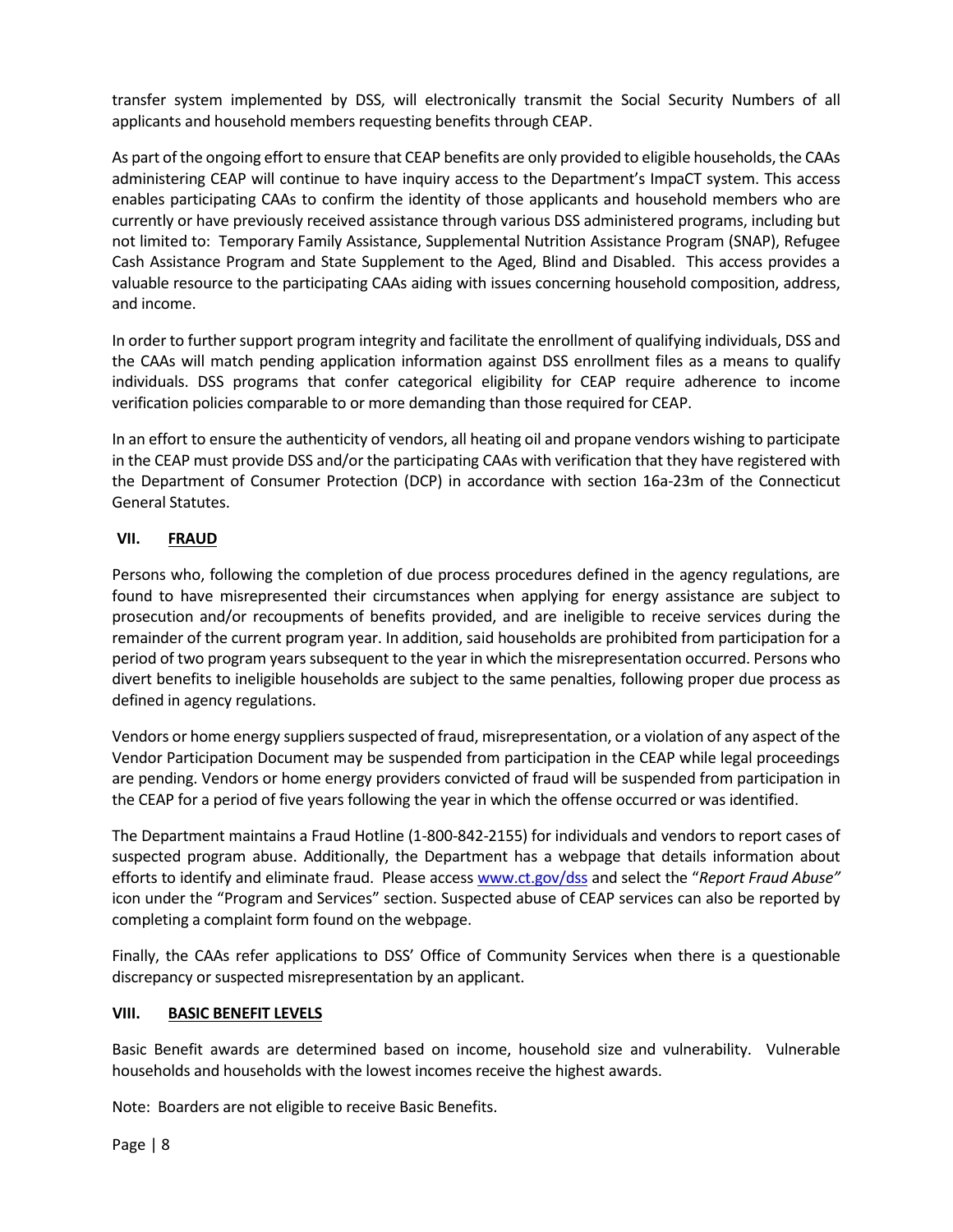The chart below details the Basic Benefit awards:

| Level | <b>Poverty Guidelines</b> | Vulnerable | Non-Vulnerable |
|-------|---------------------------|------------|----------------|
|       |                           | Households | Households     |
|       | Up to 100% of FPG         | \$1015     | \$940          |
|       | 101% FPG - 125% FPG       | \$835      | \$765          |
|       | 126% FPG - 150% FPG       | \$710      | \$635          |
|       | 151% FPG - 200% FPG       | \$590      | \$520          |
|       | 201% FPG - 60% SMI        | \$475      | \$410          |

#### BASIC BENEFITS

If the final funding level released for FFY 2022 is greater or less than the estimated funding level used to develop this Plan, DSS may adjust the Basic Benefits and/or income eligibility criteria to reflect the difference.

#### **IX. RENTAL ASSISTANCE BENEFIT LEVELS**

Rental Assistance Benefits are available to those households who do not make direct-to-vendor payments for their primary source of heat and have annual gross incomes up to 60 percent of state median income.

Note: Boarders are not eligible to receive Rental Assistance Benefits.

Households that are determined eligible for Rental Assistance Benefits will receive a direct cash benefit to defray heating costs.

The chart below details the Rental Assistance Benefit awards:

#### Rental Assistance Benefit

| Level | <b>Poverty Guidelines</b> | Amount |
|-------|---------------------------|--------|
|       | Up to 100% of FPG         | \$475  |
|       | 101% FPG - 125% FPG       | \$405  |
|       | 126% FPG - 150% FPG       | \$340  |
| 4     | 151% FPG - 200% FPG       | \$280  |
|       | 201% FPG - 60% SMI        | \$225  |

Rental assistance households must present verifiable documentation of current rent.

Households that receive Rental Assistance Benefits and move to a location where they become responsible for their primary heat may receive Basic Benefits up to the maximum available to a household at the appropriate benefit level, less any Rental Assistance Benefits already received.

For example, a household that has received \$475 in rental assistance benefits and subsequently moves to a non-rental assistance situation, and is determined to be vulnerable, could be eligible for a \$1015 Basic Benefit, less the rental benefit assistance received. That household would now be eligible to receive up to \$540 of Basic Benefits toward their primary source of heat. Crisis Assistance and Safety Net Assistance benefits may also be available if the new primary source of heat is a deliverable fuel and the household meets the criteria for those benefits.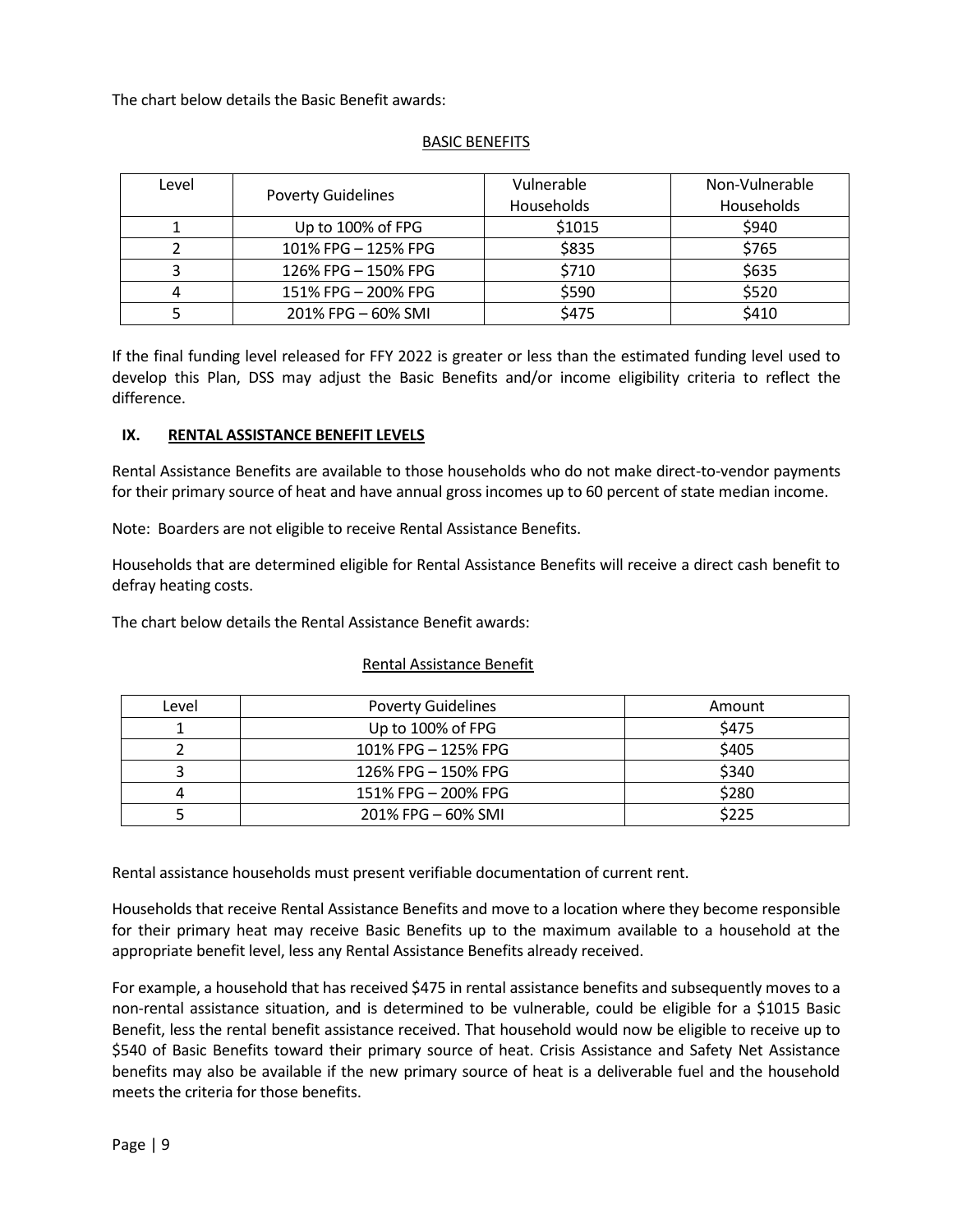Conversely, if a household moves from a location where they are responsible for payment of their primary source of heat, to a dwelling unit where they are not required to make direct-to-vendor payments for their primary source of heat, they may receive the difference between what they have received in Basic Benefits and what they would be eligible to receive under the Rental Assistance Benefits matrix.

For example, a household with direct-to-vendor obligations (ex. – oil heated) that has had a \$100 oil delivery and thus expended \$100 of its \$1015 Basic Benefit, and who subsequently moves to a dwelling unit where they are eligible for Rental Assistance Benefits, would be able to receive the \$475 Rental Assistance Benefit, less the expended amount of the Basic Benefit. That household would now be eligible to receive up to \$375 in Rental Assistance Benefits. When the household becomes eligible for the Rental Assistance Benefit, they are no longer eligible for a Basic Benefit. Such households must document the change in circumstances, including verification of rent, but do not need to have their income redetermined.

No more than one Rental Assistance Benefit will be issued per dwelling unit. If the final funding level released for FFY 22 is greater or less than the estimated funding level used to develop this Plan, DSS may adjust the Rental Assistance Benefits.

#### **X. LIHEAP SNAP BENEFITS**

Supplemental Nutrition Assistance Program (SNAP) recipient households that do not make direct-to-vendor payments for their primary source of heat, have a shelter and/or utility obligation are eligible to receive LIHEAP benefits. These households receive the lowest LIHEAP payment because they have the lowest energy burden.

Eligible SNAP households shall receive a direct cash benefit in the amount of \$40.00. This benefit will be issued by the Department to all eligible SNAP households. Receipt of a LIHEAP SNAP Benefit qualifies the household to have their SNAP benefits recalculated using the maximum Heating/Cooling Standard Utility Allowance (SUA). Just as in prior years, using the SUA in the SNAP benefit calculation simplifies administrative processes and frequently results in increased SNAP benefits for the household.

#### **XI. CRISIS ASSISTANCE**

The State will implement a Crisis Assistance Benefit to address the heating needs of deliverable fuel heated households that have exhausted their Basic Benefits and are still at imminent risk of losing heat. Eligible deliverable fuel heated households that are unable to secure primary heat and are eligible for energy assistance under Level 1 through Level 4 will be eligible to receive a Crisis Assistance benefit of \$1,010. Eligible deliverable fuel heated households that are unable to secure primary heat, and eligible for energy assistance under Level 5 will be eligible to receive a Crisis Assistance benefit of \$500.

A redetermination of income eligibility is not required to receive Crisis Assistance. A household qualifying for a Crisis Assistance Benefit under these circumstances will receive an authorization for a fuel delivery within forty-eight (48) hours.

#### **XII. SAFETY NET ASSISTANCE**

A. Deliverable Fuel Heated Households

Subject to the availability of funds, Safety Net Assistance benefits will be available to eligible deliverable fuel heated households that qualify for a Level 1 through Level 5 Vulnerable or Non-Vulnerable Basic Benefit, have exhausted their Basic and Crisis Assistance benefits, and are in a lifethreatening situation. The Safety Net Assistance benefit will be \$700 for households Level 1 through Level 5.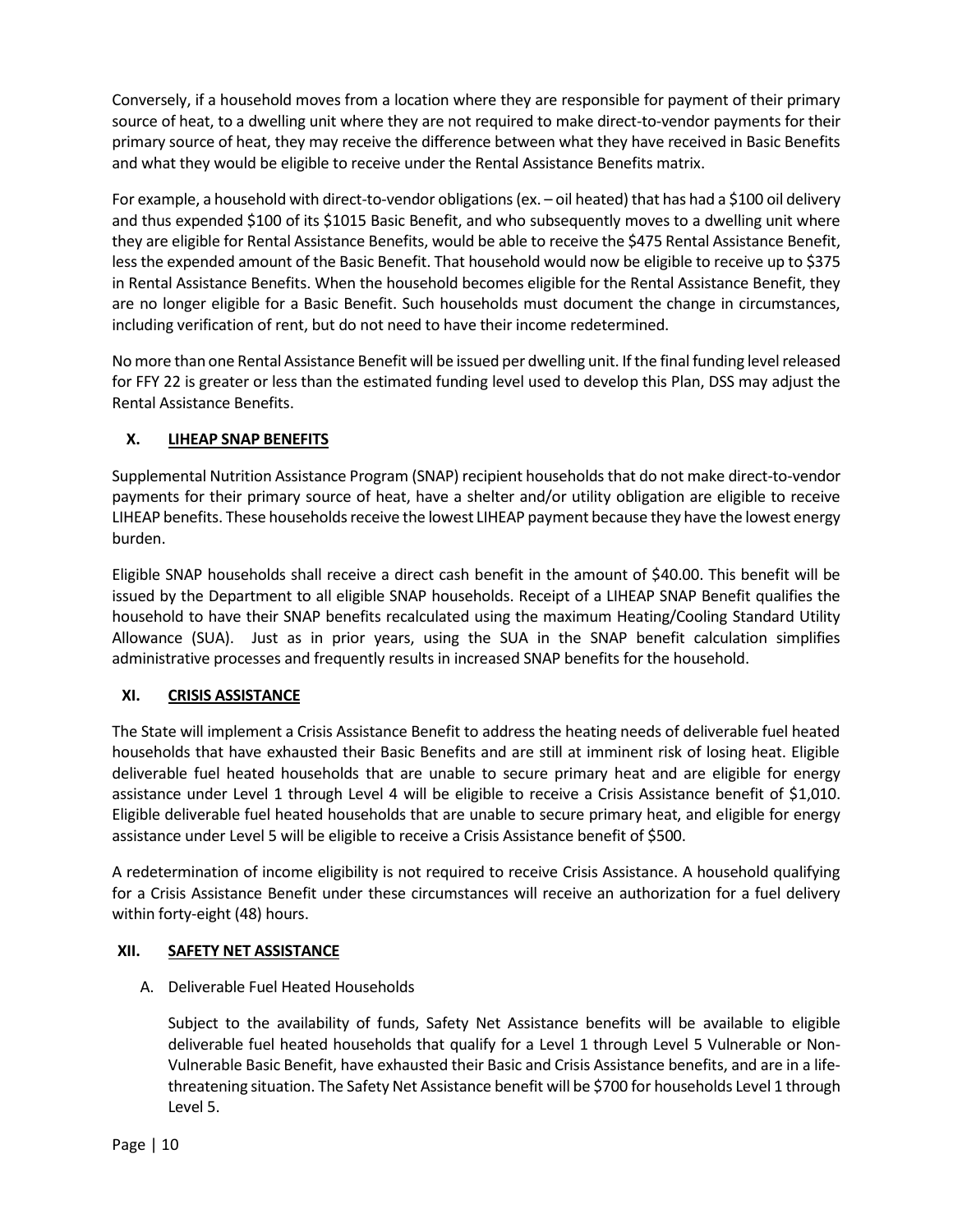Eligible non-vulnerable households Level 1 through Level 4 may receive up to three Safety Net Assistance benefits during the program year, and eligible vulnerable households may receive up to four Safety Net Assistance benefits during the program year. Households that qualify for a Level 5 Benefit are eligible to receive three Safety Net Assistance benefits for both vulnerable and nonhouseholds.

B. Utility Heated Households

Pursuant to section 16-262c of the Connecticut General Statutes, CEAP utility heated households are protected from winter disconnection and are therefore not eligible to receive the needs-based Crisis Assistance benefits or Safety Net Assistance benefits. If a utility heated household's service has been disconnected, or disconnection is being threatened, the CAA will work directly with the utility vendor to reinstate the service or to prevent the disconnection.

The CAA's shall assist those utility heated households facing service arrearages with enrollment in the Matching Payment Program (MPP). Pursuant to section 16-262c, the MPP enables CEAP eligible households to maximize their energy benefits, reduce and/or eliminate their service arrearages and empower households to gain greater control of their energy costs. Under the MPP, CEAP eligible households enter into payment arrangements with their utility vendor.

For all customer payments made by the payment deadline, the utility vendor will provide a dollarfor-dollar match of both the total customer payments and the CEAP benefit. The resulting match is applied to the customer's arrearage, down to a \$0 balance. Please note, only publicly regulated utilities are mandated to participate in the MPP. If a regular non MPP payment leaves a credit balance it shall remain on the account.

The CAA's may also assist utility heated households who are unable to meet their utility payment arrangement in negotiating a reduced payment arrangement with their utility vendor utilizing the "below budget" worksheet process.

#### **XIII. PROGRAM DATES**

| November 1, 2021 | First day for fuel deliveries that can be paid by the program.                     |
|------------------|------------------------------------------------------------------------------------|
| May 2, 2022      | Deadline for fuel authorizations or deliveries.                                    |
| May 31, 2022     | The last day that a household can apply to establish its eligibility for benefits. |
| June 15, 2022    | Last day to submit deliverable fuel bills.                                         |

For FFY 2022, program dates are as follows:

#### **XIV. CONSERVATION SERVICES**

In addition to receiving energy assistance benefits, eligible households may also qualify for the following conservation services:

A. Weatherization

Any household whose annual gross income is at or below 60 percent of the state median income guidelines is income eligible for the U.S. Department of Energy's Weatherization Assistance Program administered by the State of Connecticut Department of Energy and Environmental Protection (DEEP). The application for CEAP services is also utilized to determine the household's income eligibility for the weatherization program administered through DEEP. Weatherization services are provided through contracted entities with DEEP, on a first come, first serve basis, based on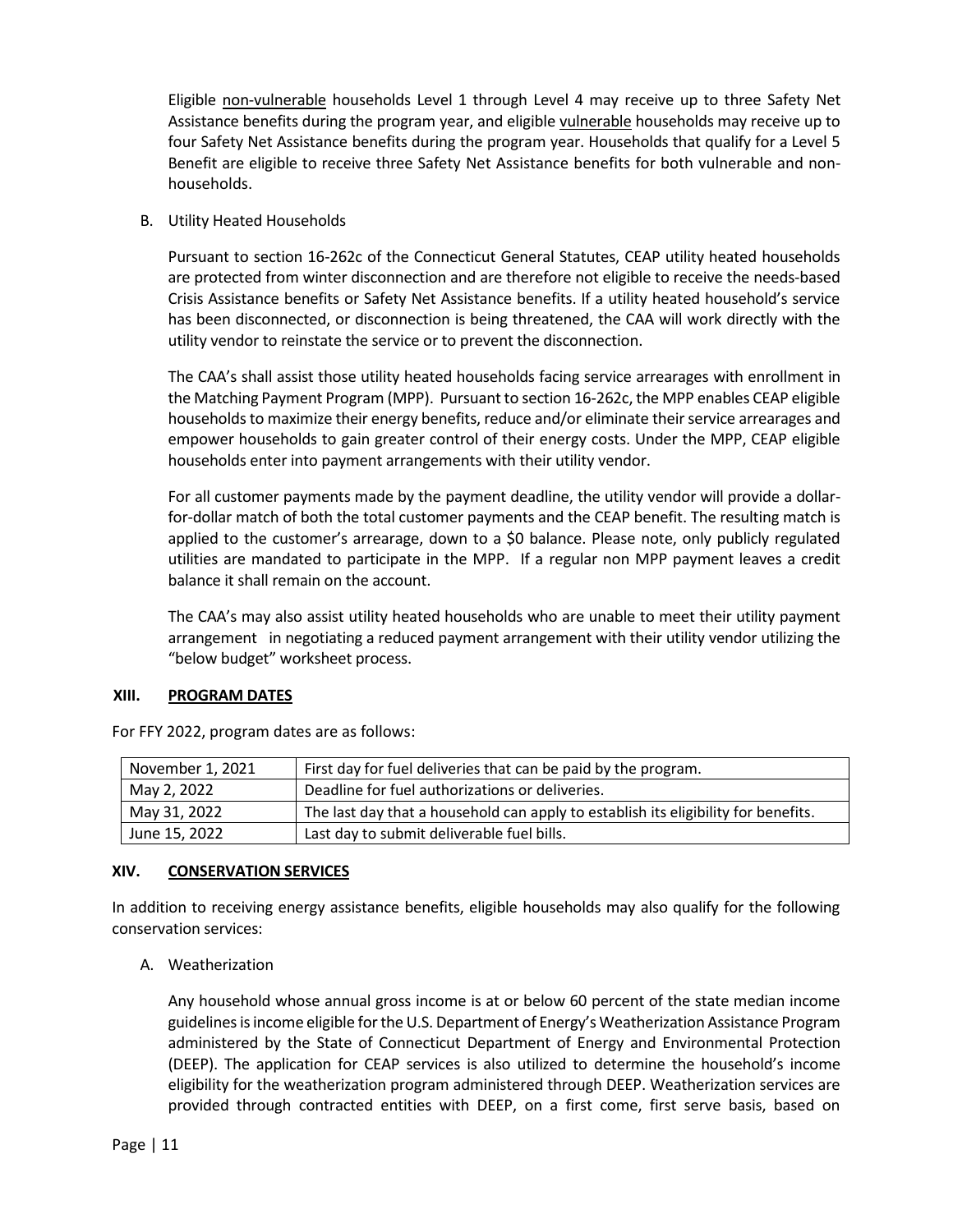availability of funds. Prioritization for weatherization services may be further prioritized for Vulnerable Households and households who are approved for Safety Net Assistance Benefits.

For FFY 2022, this Plan includes the transfer of \$1,000,000 in LIHEAP funds by DSS to DEEP for the purpose of addressing health and safety barriers in the homes of CEAP eligible households in order to unlock access to weatherization services that can improve the energy efficiency of the home and reduce future energy bills. Funding will include \$1,000,000 for program services and \$100,000 for associated administrative costs. DEEP shall primarily use these funds to address health and safety measures necessary to provide weatherization services. DEEP, may, however use these funds for other purposes that comply with the U.S. DOE and LIHEAP Weatherization requirements. DSS will retain oversight responsibilities for this funding.

#### B. Clean, Tune and Test

Upon request, funds will be provided to eligible deliverable fuel households to cover the cost of a clean, tune and test of their household's deliverable fuel heating system. Renters must receive written permission from their landlord in order to receive this benefit. Costs for the clean, tune and test will be covered with funds set aside for the heating system repair or replacement component.

#### C. Heating System Repair or Replacement

The Department will provide \$2 million in LIHEAP funds for the repair or replacement of heating systems, tanks and water heaters for single family, owner-occupied/life-tenant occupied dwellings that are determined to be unsafe, inoperable, and aged/inefficient with obsolete parts. Vendors performing the repair or replacement work will be selected competitively. These funds are available for households eligible for CEAP at Level 1 – 5 and may be prioritized for Vulnerable Households. CAAs will not issue an authorization for a fuel delivery in cases where heating systems, including leaking fuel tanks, have been "red tagged" by a vendor certified to evaluate heating systems. The provision of these services is based on the availability of funds.

#### D. Cooling Assistance Program

A Cooling Assistance Program will be established that will provide cooling assistance and cooling units to vulnerable households. Eligible program participants for cooling units will be required to provide documentation, including individuals with a documented medical condition that is exacerbated by extreme heat. DSS will set aside \$3 million dollars for the purpose of providing cooling units and installations for 3,000 households, with the assurance the dwelling can handle the unit. If eligible, the cost cannot go above \$1,000 including installation and fees.

#### E. Performance Measures

As required by the U.S. Department of Health and Human Services (HHS), the Department will collect energy consumption information from vendors for households eligible for CEAP benefits. This data will be used to compute the Energy Burden of Households receiving assistance. This information will allow the state to better focus future energy benefits on to those households with the highest energy burdens.

#### **XV. ADDITIONAL BENEFITS/SERVICES**

This allocation plan has been prepared based on the assumption that the total funding available for the FFY 2022 LIHEAP program will be \$135 million. At the time of the preparation of this plan, funding levels for FFY 2022 have not yet been released and may be less than or exceed assumed levels.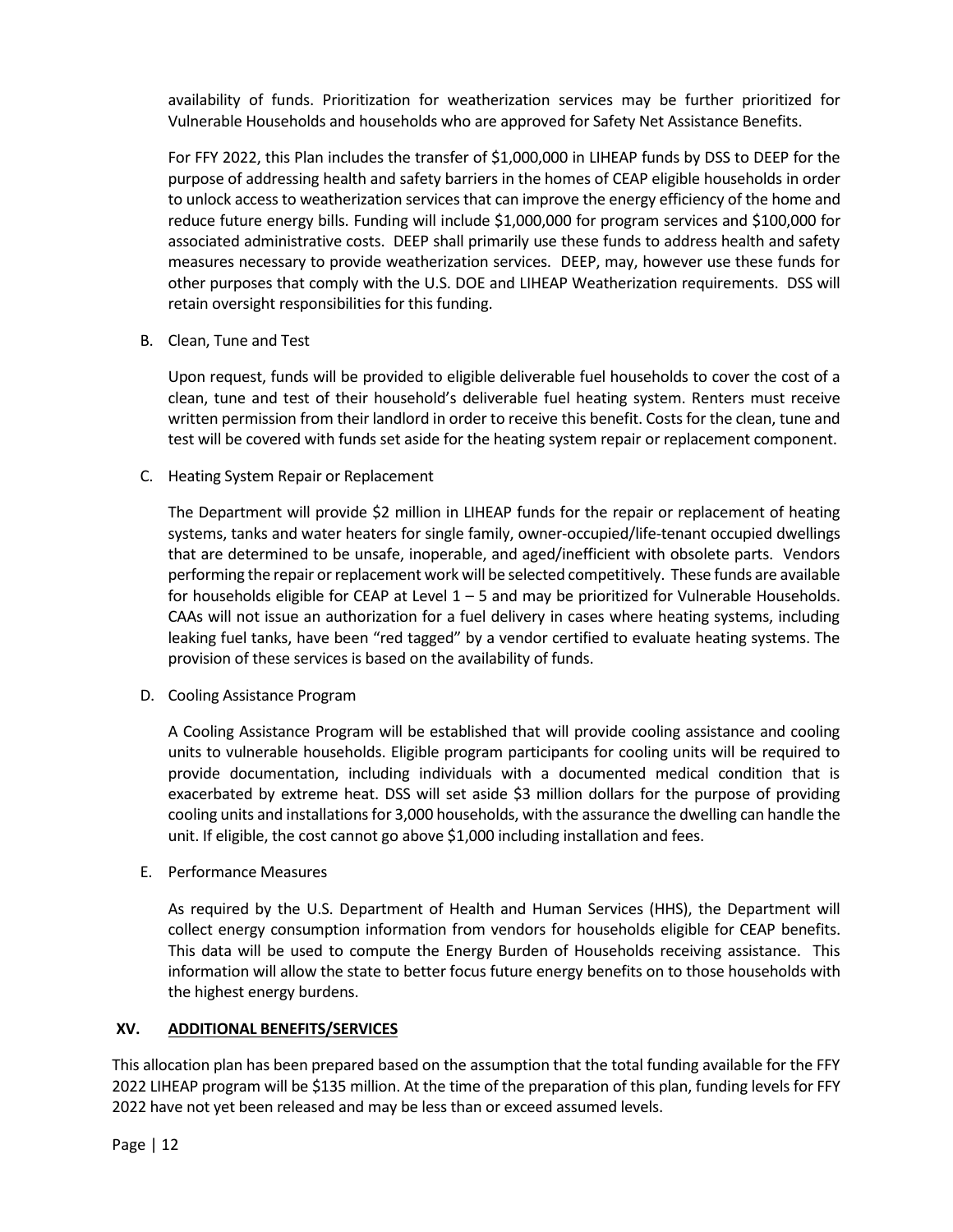If the state receives funding at a level less than that specified in the Plan, benefit payment levels and/or income eligibility criteria may be adjusted. The Department will determine priorities for applying any reductions accordingly and will take into consideration recommendations from the Low-Income Energy Assistance Board.

Should block grant funds received exceed the amount required to meet the benefit levels specified in this Plan, the additional funds may be utilized to provide some or all of the following: additional Crisis Assistance and/or Safety Net Assistance benefits to eligible households, an additional benefit on behalf of utility and/or deliverable fuel heated households, an increase to Basic Benefits, an increase to Rental Assistance Benefits, an increase to LIHEAP SNAP Benefits, an extension of the deliverable fuel authorization period, an extension of the program intake period, additional funding for heating system replacements to address unsafe/inoperable units, funding for weatherization services for health and safety and other weatherization measures, cooling assistance to eligible households, and/or heating assistance to state-funded homeless shelters.

Should contingency funds be released and designated to be used for cooling measures, funds will be used in accordance with guidance provided by HHS.

In accordance with the recommendations of the Low-Income Energy Assistance Board and the demonstrated need for expanded operational flexibility observed during the COVID-19 pandemic, DSS will explore means by which to offer an online application process for energy assistance. DSS will explore options for integrating application collection and eligibility determinations within new or existing system functionality for health and human services programs, including but not limited to the "MyCT" initiative.

As described above, DSS will provide cooling units to vulnerable households. Eligible participants will be required to provide documentation of a medical condition that is exacerbated by extreme heat.

In accordance with section 4-28b of the Connecticut General Statutes, after recommended allocations have been approved or modified, any proposed transfer to or from any specific allocation of a sum or sums of over fifty thousand dollars or ten per cent of any such specific allocation, whichever is less, shall be submitted by the Governor to the speaker and the president pro tempore and approved, modified or rejected by the committees. Notification of all transfers made shall be sent to the joint standing committee of the General Assembly having cognizance of matters relating to appropriations and the budgets of state agencies and to the committee or committees of cognizance, through the Office of Fiscal Analysis.

#### **XVI. PAYMENTS**

In order for deliverable fuel heated households to receive CEAP benefits, bills for deliverable fuel must be presented to the CAA and must be in the name of a household member who is of majority status or an emancipated minor. For households that heat with propane, kerosene, wood, or coal, payments will be based upon the cost of the delivery as stated on a valid bill. For households that heat with oil, payments will be made in accordance with the Fixed Margin Pricing Program. Payments will only be processed for deliveries made on or after November 1, 2021. Payments will be issued regardless of any customer payments made against the bill. Unless otherwise specified in the Plan, all payments will be made to the deliverable fuel vendor.

Pursuant to Connecticut General Statutes Section 16a-41a (F), CAAs are required to pay oil vendors that participate in CEAP no later than thirty (30) business days after the CAA's receipt of an authorized fuel slip or invoice for payment from the vendor. In support of that statute, the Department has established and implemented protocols to ensure that vendors are paid by the CAA's in accordance with the statute.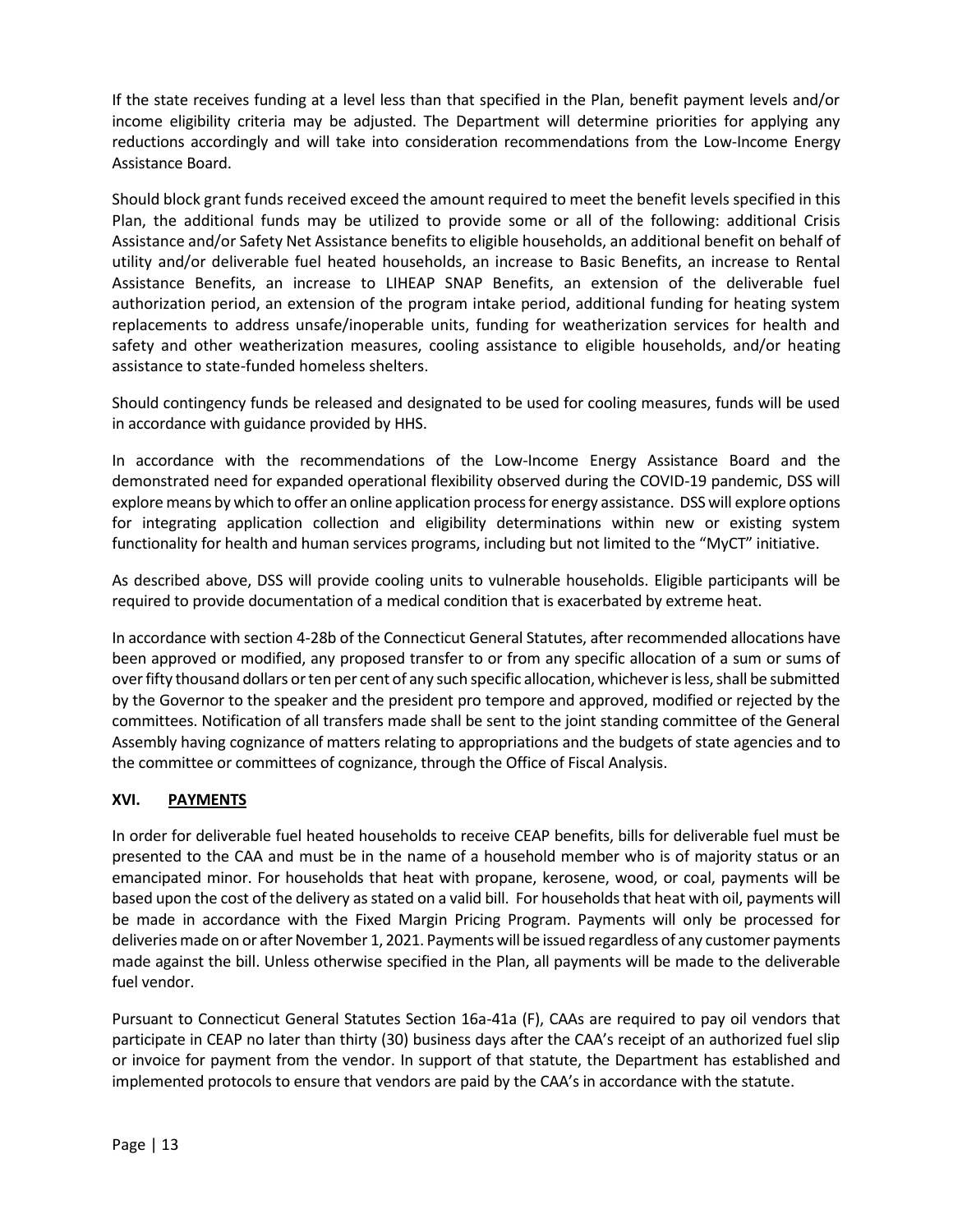In order for a utility heated household to receive a Basic Benefit, the utility account must be in the name of a household member who is of majority status, or an emancipated minor. Verification of the utility account number must be provided. Only residential accounts are eligible for payment. Basic Benefit payments will be credited to the household's utility account regardless of other payments made to the utility account. Basic Benefits are for utility costs incurred from November 1, 2021 – May 31, 2022. Should the Basic Benefit exceed the charges for the utility service incurred during this period, the utility company shall refund the difference directly to DSS by September 30, 2022. If a household moves and cannot be located, and a credit balance resulting from a CEAP payment(s) exists in their utility account, the balance is to be returned directly to DSS within sixty (60) days of the close of the utility account.

Basic Benefit payments to electric distribution companies will be credited in accordance with DEEP regulations adopted pursuant to section 16-245d of the Connecticut General Statutes.

No payments will be issued on behalf of, nor services authorized to, unoccupied dwelling units.

If a household moves and their heating source and/or utility company changes, they may re-designate any unobligated portion of their Basic Benefit. Crisis Assistance benefits and/or Safety Net Assistance benefits may be provided to eligible households if the new primary source of heat is a deliverable fuel and the household meets the eligibility requirements as detailed in sections XI and XII.

If a household's heating system becomes inoperable, the household has the option of utilizing a secondary heating source during the period of inoperability. The household may choose to go back to the original primary source of heat once the heating system has been repaired or replaced.

Basic Benefits may pay for the cost of a start-up of a household's natural gas heating system (not including reconnection fees) if the household makes direct-to-vendor payments and natural gas is the household's primary heating source. CEAP Benefits may pay for the cost of a start-up of a household's deliverable fuel heating system, provided the charge is the same that the vendor charges to all similarly situated customers who are not receiving CEAP assistance.

Each site making authorizations or payments will be responsible for keeping an up-to-date control card or computer record for each eligible household. This control file will detail the benefits awarded to the household, and will include the heating source, deliveries/services authorized, and payments issued on behalf of the household.

Payments made directly to, or on behalf of CEAP households shall not be considered income or resources for any purpose under any federal or state law in accordance with section 2605(f)(1) of the LIHEAP statute (42 U.S.C. §8621-8630).

#### **XVII. VENDORS**

All energy vendors wishing to participate in the CEAP must sign a "Vendor Participation Document" that details the conditions under which payments will be made to each type of vendor. The only exceptions will be vendors of wood and coal, whose practices as energy suppliers to CEAP clients will be governed by existing state statutes. In accordance with requirements from the United States Department of Health and Human Services, vendors with large customer bases will be required to provide annual fuel consumption data for their customers that receive CEAP benefits. The collection of this data will allow for the determination of a household's energy burden. With this information, the highest levels of CEAP benefits will be better targeted to those households with the highest energy burdens in future program years.

The purpose of the "Vendor Participation Document" is to ensure program standardization, fair treatment of CEAP customers by vendors, and to establish the conditions for payment on behalf of customers receiving

Page | 14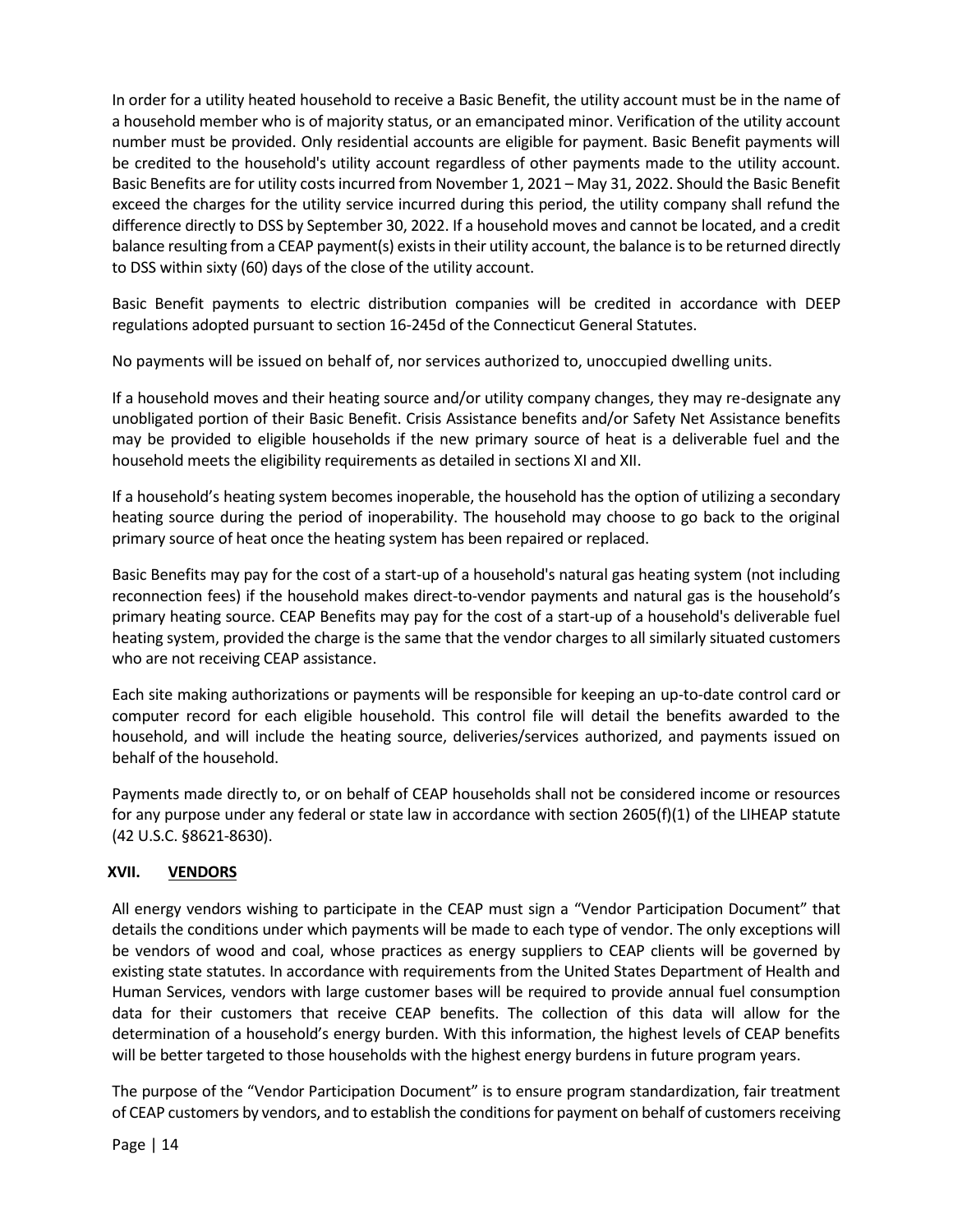assistance through the CEAP, including a requirement that vendors provide the same price discounts (including early payment discounts) to customers receiving CEAP assistance as the vendors provide to similarly situated customers.

The "Vendor Participation Document" also establishes the pricing/reimbursement mechanism that the state will utilize on behalf of oil heated households.

Vendors who sign the "Vendor Participation Document" and verify their registration with the Department of Consumer Protection will be placed on a list of "approved vendors" which will be supplied to the participating CAAs by DSS. Such documents do not guarantee vendors the right to participate in the CEAP should the state establish, in accordance with the provisions of section 4-28b of the Connecticut General Statutes, further criteria for participation in the CEAP, or in cases where the vendor is suspected of fraud, misrepresentation or a violation of the "Vendor Participation Document."

The state reserves the right to inspect/audit the records of any deliverable fuel vendor presenting a bill for payment by the CEAP, in order to both verify the bill before or after payment is made and that the proper customer accounts are being credited.

#### **XVIII. FIXED MARGIN PRICING PROGRAM**

Information from the Oil Price Information Service (OPIS) will be used to determine the daily Fixed Margin Price, which will be used to pay oil vendors making deliveries to CEAP households. The Fixed Margin Price will be based on the daily New Haven Rack Average OPIS price for ultra-low sulfur red dye distillate heating oil, plus a fixed margin of 35 cents per gallon.

The Fixed Margin Pricing Program also includes county differentials in the pricing mechanism to reflect transportation, delivery costs and operation costs. The differentials are based on a county-by-county comparison of retail prices.

| <b>Fairfield County</b> | \$0.465 |
|-------------------------|---------|
| <b>Hartford County</b>  | \$0.389 |
| Litchfield County       | \$0.417 |
| Middlesex County        | \$0.383 |
| New Haven County        | \$0.395 |
| New London              | \$0.392 |
| <b>Windham County</b>   | \$0.450 |
| <b>Tolland County</b>   | \$0.449 |

The county differentials are as follows, and include the 35 cents fixed margin:

Under the Fixed Margin Pricing Program pricing mechanism in place last year, oil deliveries made on Wednesday, December 2, 2020 were paid based on the previous day's New Haven Rack Average OPIS Price, as provided in this example by OPIS. The price for oil deliveries in Fairfield County on Wednesday, December 2, 2020 was determined as follows:

| \$1.448 | New Haven Rack Average OPIS Price, Tuesday, 12/1/20                |
|---------|--------------------------------------------------------------------|
| \$0.350 | Fixed Margin in FFY 2021                                           |
| \$0.115 | County Differential - Fairfield County                             |
| \$1.913 | Total Fixed Margin Price for Wednesday, 12/2/20 (Fairfield County) |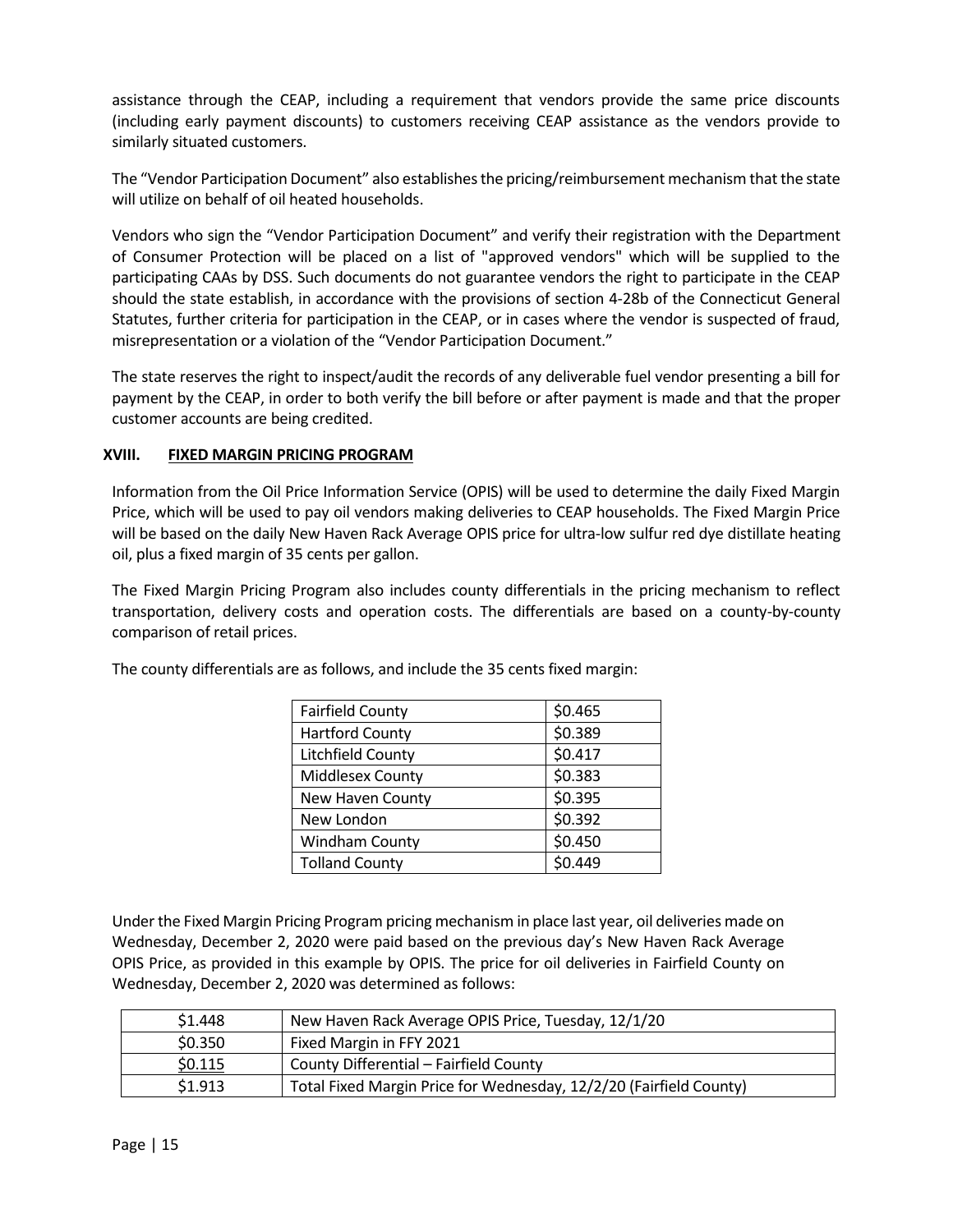Please note, since each county has a different county differential, the Total Fixed Margin Price on any given day will vary from county to county.

Vendors who deliver in multiple counties will be paid in accordance with the county differential in which the delivery is made. DSS will determine all fixed margin prices.

The pricing mechanism may be adjusted by DSS to respond to unanticipated changes in the heating oil market.

Vendors must note their retail price on all delivery tickets, bills or statements. If the vendor's posted retail price is lower than the Fixed Margin Price, the vendor will be paid in accordance with the retail price.

For those deliveries of home heating oil paid by the program, vendors shall not charge CEAP customers the difference between their retail price and the CEAP payment.

In the event of the shutdown of state offices due to an emergency, e.g., hazardous weather, the last posted fixed margin price shall remain in effect until the state offices reopen.

DSS staff may monitor and verify the accuracy of the retail prices reported by vendors.

#### **XIX. INFORMATION AND REFERRAL**

The State of Connecticut will continue to work with local governments and other human services providers to implement localized information and referral systems that will address the needs of CEAP eligible households who have exhausted all of their benefits. 211 will continue to serve as the referral network system and will work to identify services for CEAP households that will help to alleviate crises following exhaustion of benefits.

DSS will provide energy assistance notifications to all of its recipient households, informing them of the availability of benefits. In addition, referral flyers describing fuel assistance programs, weatherization services, energy conservation loans and private fuel bank assistance are made available at DSS, DMV and CAA offices. DSS will also assist the utility companies regarding information that is included in the utility bill inserts. DSS is also proposing to allocate funds to assist in this process. CAAs will continue to operate and maintain a network of approximately 180 intake sites throughout the state (e.g., senior citizen centers, municipal social services offices). In addition, CAAs will assist homebound households in applying for CEAP benefits. This may involve the utilization of telephone and mail-in applications or outreach visits to households with homebound members.

CAAs utilize a single application to determine eligibility for the CEAP and income eligibility for the USDOE Weatherization Assistance Program. As noted in Section XV above, DSS will explore options for establishing an online application and eligibility determination process. In addition to the U.S. Department of Energy's weatherization program, additional services under the Home Energy Solutions-Income Eligible (HES-IE) program are also supported by the [Connecticut Energy Efficiency Fund,](http://www.cl-p.com/Home/SaveEnergy/AboutCEEF.aspx) which provides weatherization measures to help income eligible residents reduce their energy bills by making their homes more energy efficient.

Efforts will be made to identify other energy resources, municipal, charitable, or private (such as Operation Fuel, the Soldiers, Sailors, and Marines Fund, UniteCT, and the Connecticut Housing Finance Authority), which may be available to low-income households. The Department will work with these providers, other state agencies, and municipalities to establish a coordinated response to alleviate potential crises due to a low-income household's inability to pay for heat. This response may include such actions as providing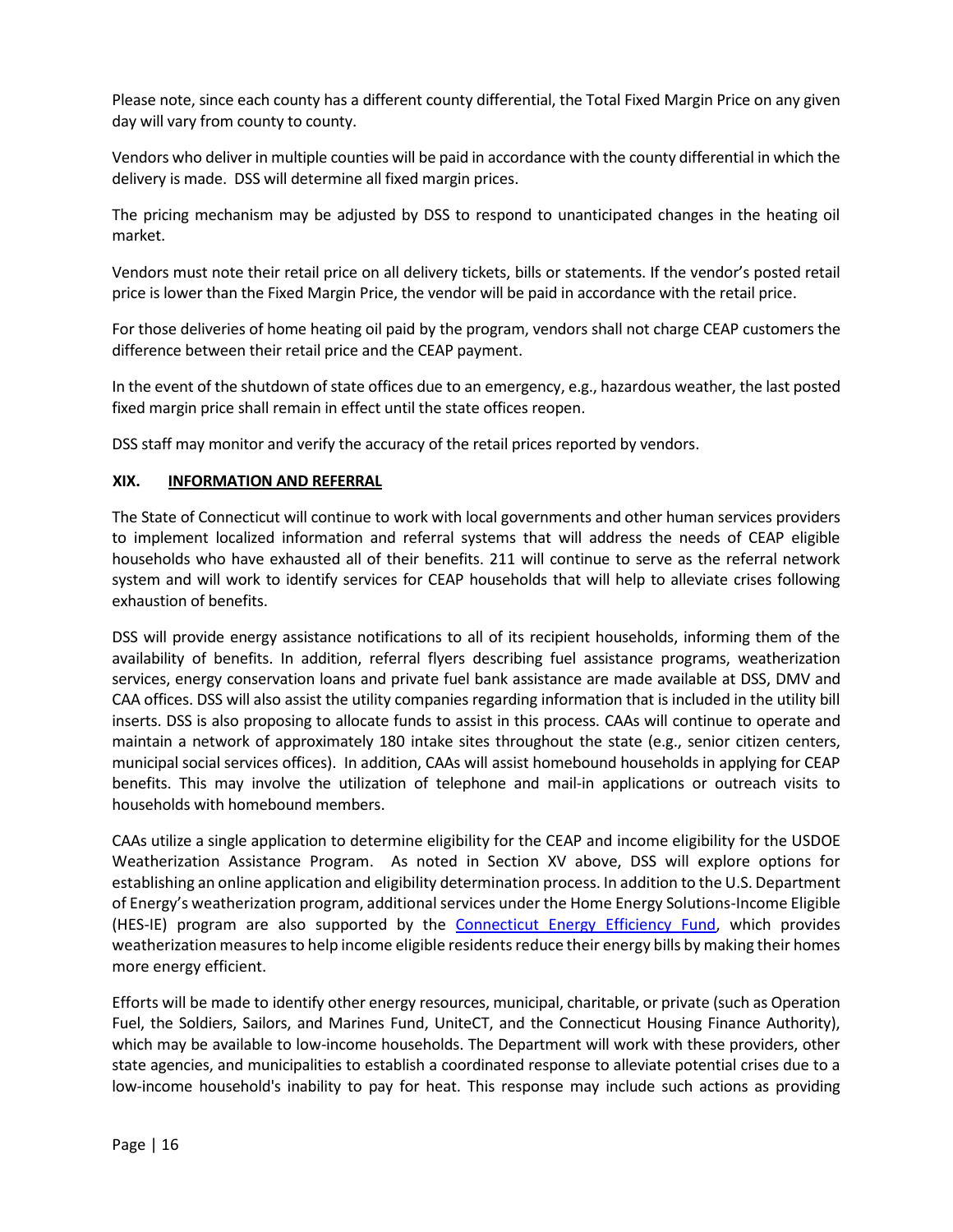alternative housing arrangements (e.g., referral to shelters), as well as direct service intervention, when appropriate, by protective services agencies.

Operation Fuel is a private, non-profit organization that distributes privately raised funds through a network of fuel banks that accept and approve applications from households in need of emergency fuel deliveries or protection against utility shutoffs. Those households that meet the Operation Fuel guidelines are issued referrals by the CAA for these benefits. In addition, if funding permits, Operation Fuel can provide limited assistance to CEAP eligible households who are facing a crisis because they have exhausted all available CEAP benefits, or because they did not apply for CEAP benefits by the required deadlines.

#### **XX. ASSURANCE 16 ACTIVITIES**

In accordance with LIHEAP regulations, and contingent upon the availability of funds, CAAs will provide enhanced case management in an effort to assist low-income households in reducing their overall energy needs/burden. Such services shall include, but are not limited to, vendor mediation, budget counseling, interfacing with other non-profit fuel assistance programs, and energy conservation services. These services are aimed at enabling households to achieve a greater degree of self-sufficiency so as to reduce or eliminate their need for energy assistance services.

#### **XXI. BUDGET**

A. The estimated LIHEAP budget for FFY 2022 is delivered as follows:

| \$73,032,152  | 2022 LIHEAP Block Grant (estimated)        |
|---------------|--------------------------------------------|
| \$3,500,000   | 2021 LIHEAP Carryforward Funds (estimated) |
| \$58,000,000  | 2021 American Rescue Plan Act              |
| 400,000       | 2021 Vendor Refunds (estimated)            |
| \$134,932,152 | Total 2022 (estimated)                     |

B. LIHEAP benefit payment/administration breakdown<sup>1</sup>:

| \$ | 93,528,937  | <b>LIHEAP Benefit Payments</b>                |
|----|-------------|-----------------------------------------------|
| \$ | 7,303,215   | LIHEAP Administration <sup>2,3</sup>          |
| \$ | 9,400,000   | American Rescue Plan Act Admin <sup>2,3</sup> |
| \$ | 2,000,000   | Assurance 16                                  |
| \$ | 12,500,000  | <b>Cooling Assistance Payments</b>            |
| \$ | 2,000,000   | Furnace Repair & Replacement                  |
| \$ | 3,000,000   | <b>Cooling Assistance Units</b>               |
| \$ | 1,000,000   | <b>Weatherization (DEEP)</b>                  |
| \$ | 200,000     | <b>Outreach Activities</b>                    |
| ς  | 4,000,000   | <b>LIHEAP SNAP</b>                            |
| Ś  | 134,932,152 | Total                                         |

C. Estimates of the FFY 2022 LIHEAP caseload:

| Total eligible households          | 105,728 |
|------------------------------------|---------|
| Total eligible elderly             | 42,820  |
| Total eligible with disabled       | 36,793  |
| Total eligible with young children | 17,762  |